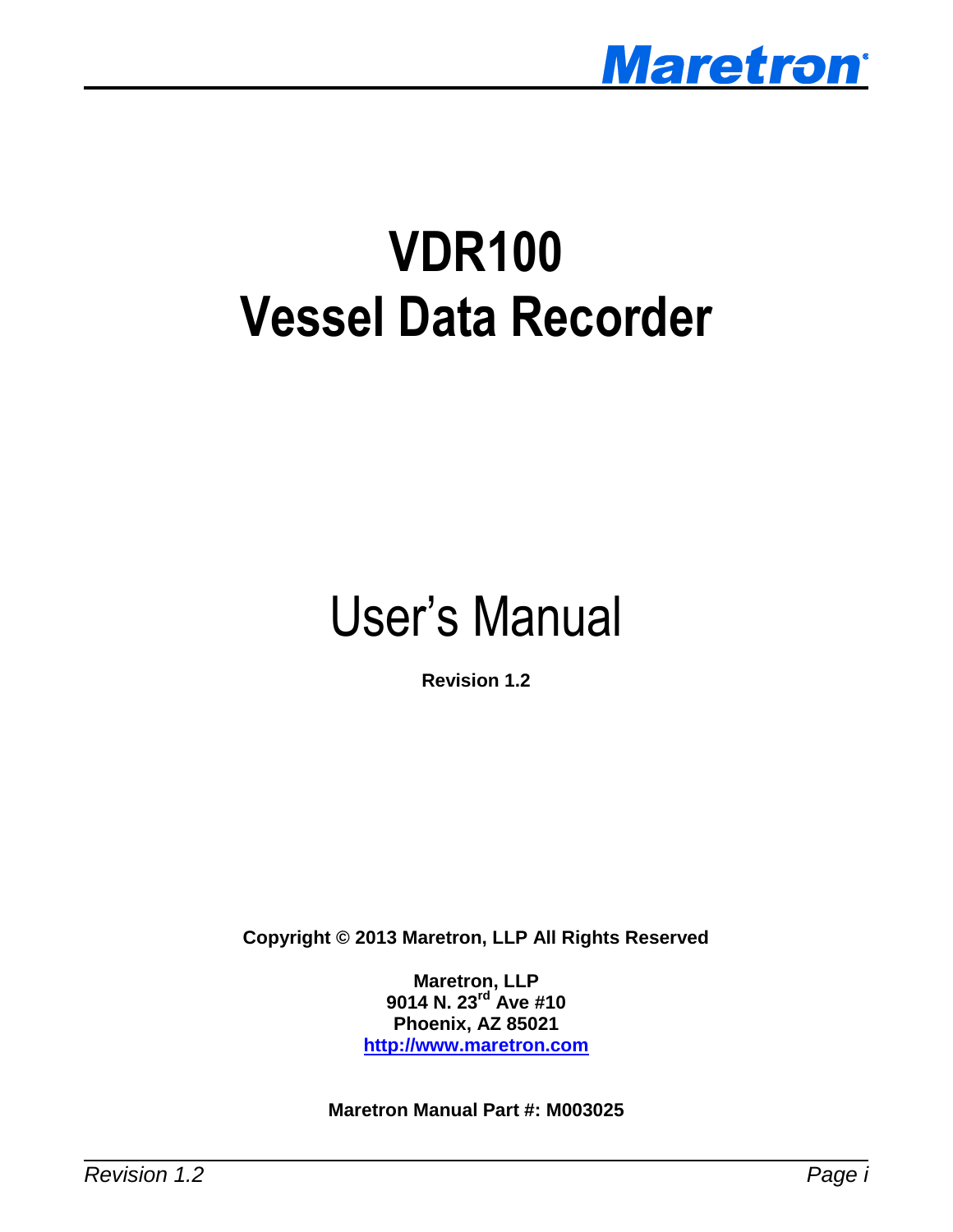# **Revision History**

| <b>Revision</b> | <b>Description</b>                                        |  |  |
|-----------------|-----------------------------------------------------------|--|--|
| 1.0             | Original document                                         |  |  |
| 1.1             | Added information on USB flash drive shipped with product |  |  |
| 1.2             | Firmware Release 3.0.2.9                                  |  |  |
|                 | Added information on LAN connections                      |  |  |
|                 | Added information on USB LED Flash Codes                  |  |  |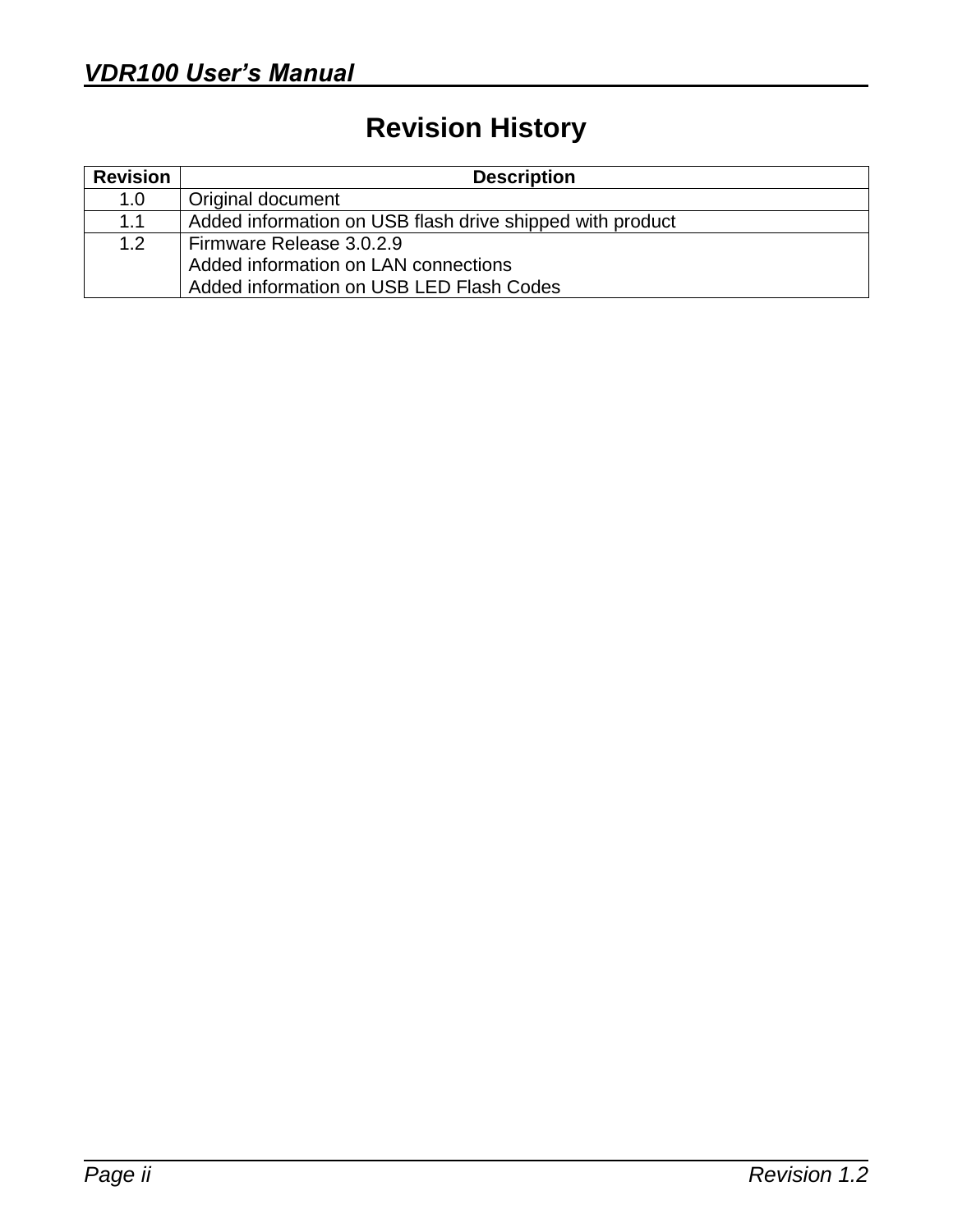# **Maretron**®

# **Table of Contents**

| $\mathbf{1}$   |       |  |
|----------------|-------|--|
|                |       |  |
|                |       |  |
|                |       |  |
|                |       |  |
|                |       |  |
|                |       |  |
|                |       |  |
|                |       |  |
|                |       |  |
|                |       |  |
| $\overline{2}$ |       |  |
|                |       |  |
|                |       |  |
|                |       |  |
|                |       |  |
|                |       |  |
|                |       |  |
|                |       |  |
| 3              |       |  |
|                |       |  |
|                |       |  |
|                |       |  |
|                |       |  |
|                |       |  |
|                |       |  |
|                |       |  |
|                |       |  |
|                |       |  |
|                |       |  |
|                |       |  |
| $\overline{4}$ |       |  |
|                |       |  |
|                |       |  |
|                |       |  |
|                |       |  |
|                |       |  |
|                | 4.3.1 |  |
|                |       |  |
| 5              |       |  |
| 6              |       |  |
| 7              |       |  |
| 8              |       |  |
| 9              |       |  |
| 10             |       |  |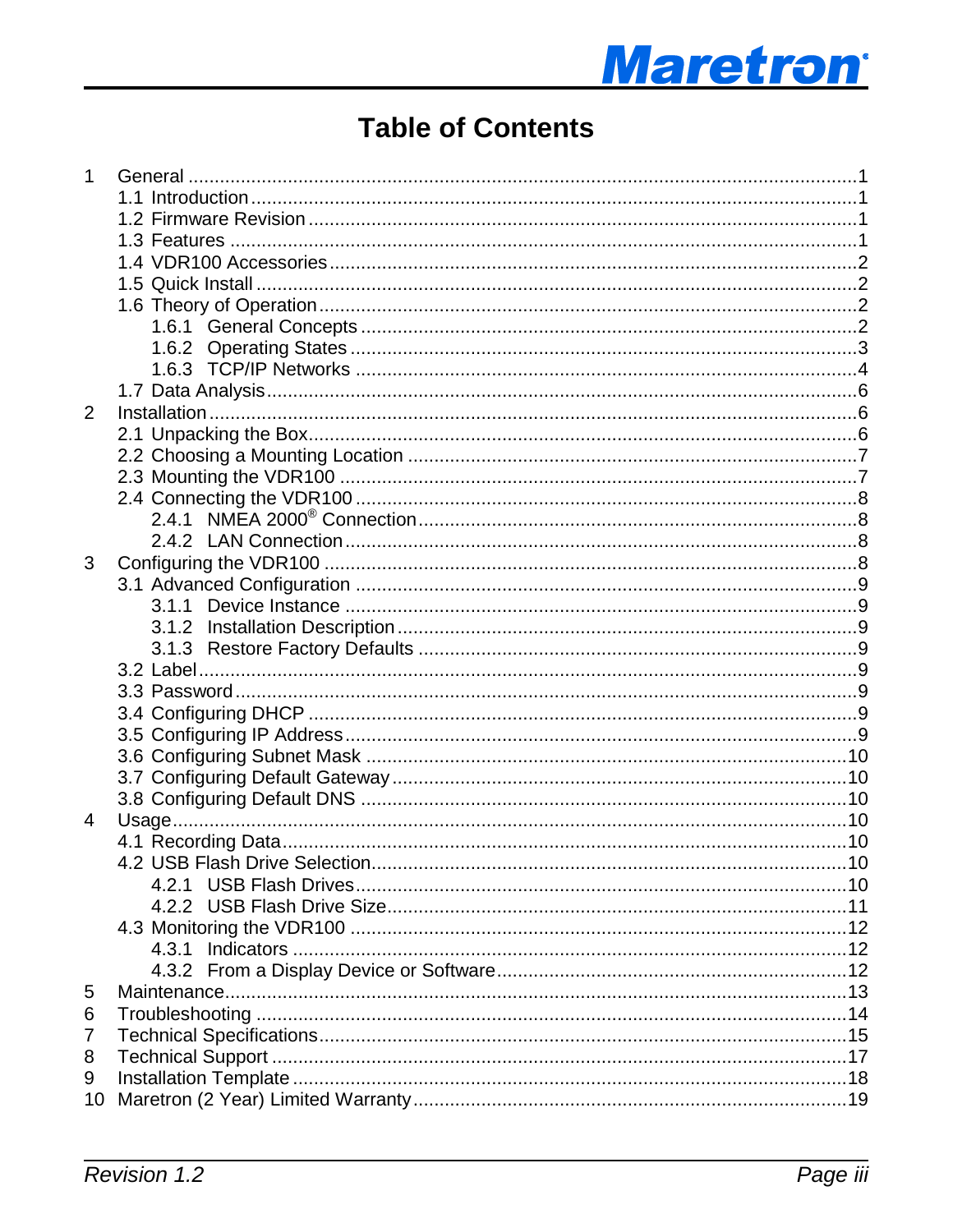# **Table of Figures**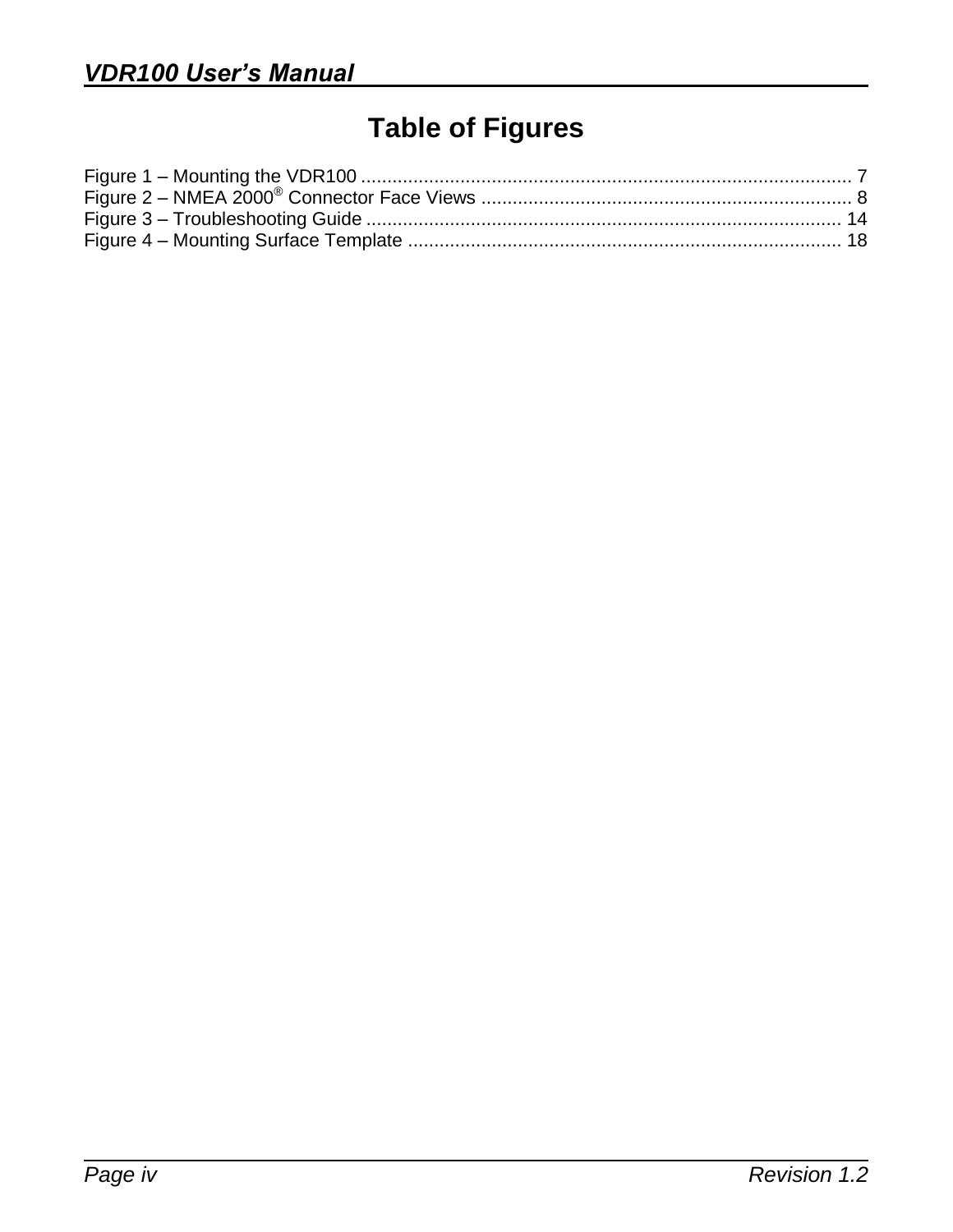

# <span id="page-4-0"></span>**1 General**

## <span id="page-4-1"></span>**1.1 Introduction**

Congratulations on your purchase of the Maretron Vessel Data Recorder (VDR100). Maretron has designed and built your vessel data recorder to the highest standards for years of reliable, dependable, and accurate service.

The Vessel Data Recorder (VDR100) records all NMEA 2000 $^\circ$  network activity onto a usersupplied USB flash drive. The VDR100 can be accessed over a Ethernet LAN using Maretron's [N2KExtractor](http://www.maretron.com/products/N2KExtractor.php)® program, which lets you view graphs of the collected data, maps of the course traveled during data collection, and lets you export selected parameters into comma delimited (.CSV) files for detailed statistical analysis with Microsoft Excel or other programs which accept the comma-delimited format. Alternatively, the USB flash drive can be .<br>removed and inserted into a Windows PC running Maretron's [N2KExtractor](http://www.maretron.com/products/N2KExtractor.php)® program, where the same analysis can be performed.

The VDR100 has an NMEA 2000<sup>®</sup> port for recording information from the attached NMEA 2000 $^{\circ}$  network, a USB port for connecting the USB flash drive, and an Ethernet LAN (Local Area Network) port for accessing data remotely.

The Maretron VDR100 is designed to operate within the harsh demands of the marine environment. However, no piece of marine electronic equipment can function properly unless installed, calibrated, and maintained in the correct manner. Please read carefully and follow these instructions for installation, calibration, and usage of the Maretron VDR100 in order to ensure optimal performance.

## <span id="page-4-2"></span>**1.2 Firmware Revision**

This manual corresponds to VDR100 firmware revision 3.0.2.9.

## <span id="page-4-3"></span>**1.3 Features**

The Maretron VDR100 has the following features:

- NMEA 2000<sup>®</sup> interface
- Records all NMEA 2000<sup>®</sup> Network Activity for System Diagnosis and Performance Analysis
- Can be used along with Maretron's [N2KExtractor](http://www.maretron.com/products/N2KExtractor.php)<sup>®</sup> software to perform basic graphical analysis and detailed statistical analysis using Microsoft Excel or similar software
- 10/100 Mbps Ethernet LAN interface for accessing recorded data from a LANconnected PC running [N2KExtractor](http://www.maretron.com/products/N2KExtractor.php)®
- Data Recorded on Solid State Memory via Removable USB Flash Drive
- Circular Buffer Preserves Latest Recorded Data while Oldest Data Overwritten when Memory is Full
- Recorded Data Available for Performance Analysis, Vessel Tracking, Preventive Maintenance, and More
- Optional Waterproof USB Flash Drive Cover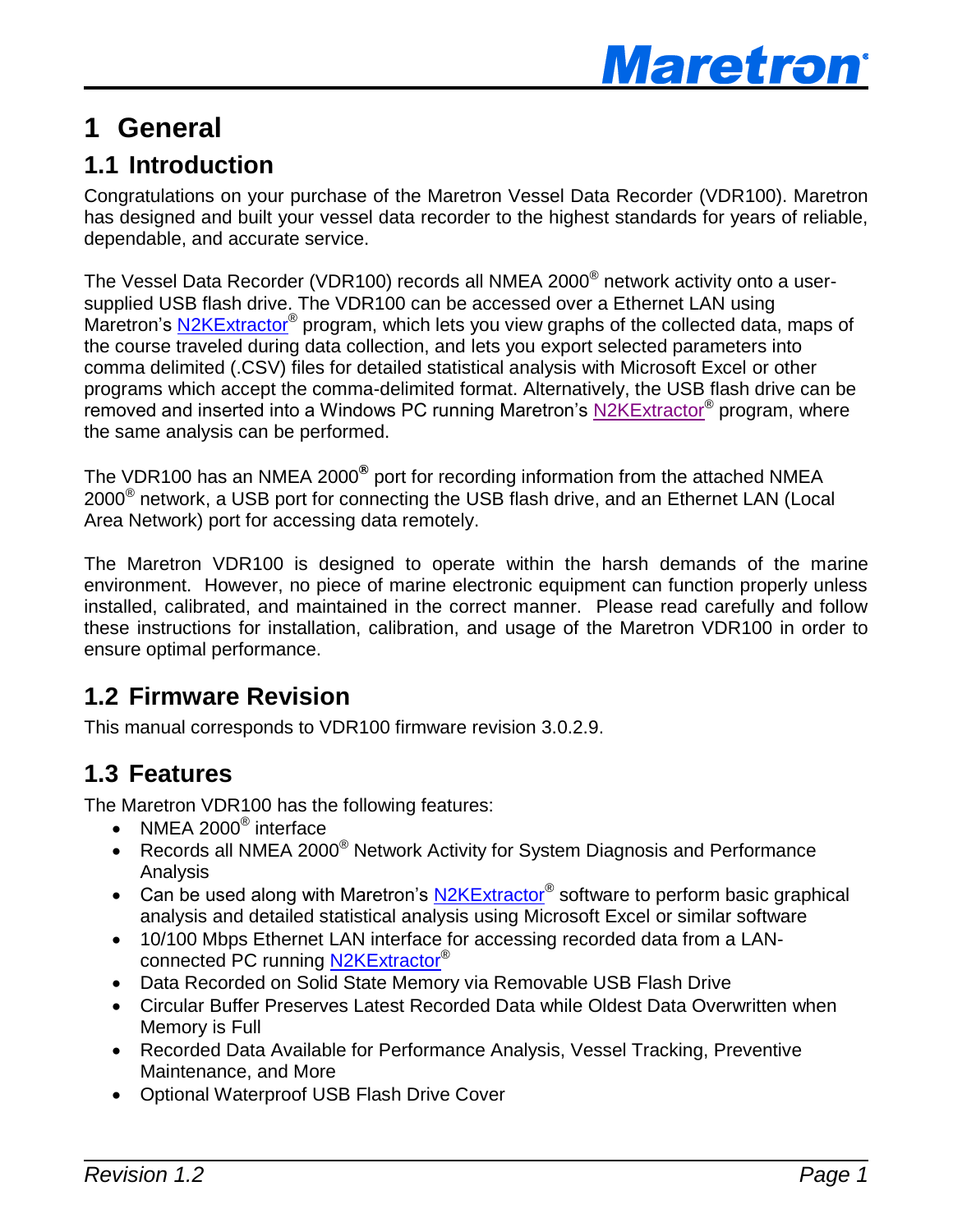• Free Data Extraction Software ( $N2KExtractor$ <sup>®</sup>) allows you to view voyages on a map, perform graphing of up to four parameters, and builds Comma Delimited Files for detailed data analysis using Microsoft Excel or other spreadsheet software.

# <span id="page-5-0"></span>**1.4 VDR100 Accessories**

Maretron offers the following accessories for the VDR100:

- PX0852 USB Waterproof Cover
- M003029 Corsair Voyager GT 16GB USB Flash Drive
- PX0837/5M00 Waterproof Ethernet Cable 16.4'

# <span id="page-5-1"></span>**1.5 Quick Install**

Installing the Maretron VDR100 involves the following steps. Please refer to the individual sections for additional details.

- 1. Unpacking the Box (Section [2.1\)](#page-9-2)
- 2. Choosing a Mounting Location (Section [2.2\)](#page-10-0)
- 3. Mounting the VDR100 (Section [2.3\)](#page-10-1)
- 4. Connecting the VDR100 (Section [2.4\)](#page-11-0)
- 5. Configuring the VDR100 (Section [3\)](#page-11-3)

## <span id="page-5-2"></span>**1.6 Theory of Operation**

The VDR100 records every frame of NMEA 2000 $^{\circledast}$  network activity onto the attached USB flash drive.

#### <span id="page-5-3"></span>**1.6.1 General Concepts**

#### **1.6.1.1 Data Recording**

The VDR100 records every single frame of data on the NMEA 2000<sup>®</sup> network.

In order to perform performance analysis, the time at which each event occurs must be accurately recorded. To this end, there must be a source of time information on the NMEA 2000 $^{\circledR}$  network, for example, a Maretron GPS or equivalent.



#### **WARNING**

At least one device transmitting valid data in the NMEA 2000<sup>®</sup> System Time (126992) message, for example, a GPS receiver, must be operating on the network in order for the VDR100 and the [N2KExtractor](http://www.maretron.com/products/N2KExtractor.php)® program to be able to correlate the data with the time when it was present on the network.

The VDR100 records data to a circular buffer on the USB flash drive. When the USB flash drive becomes near full, the oldest data on the device is deleted in order to make room for newer data.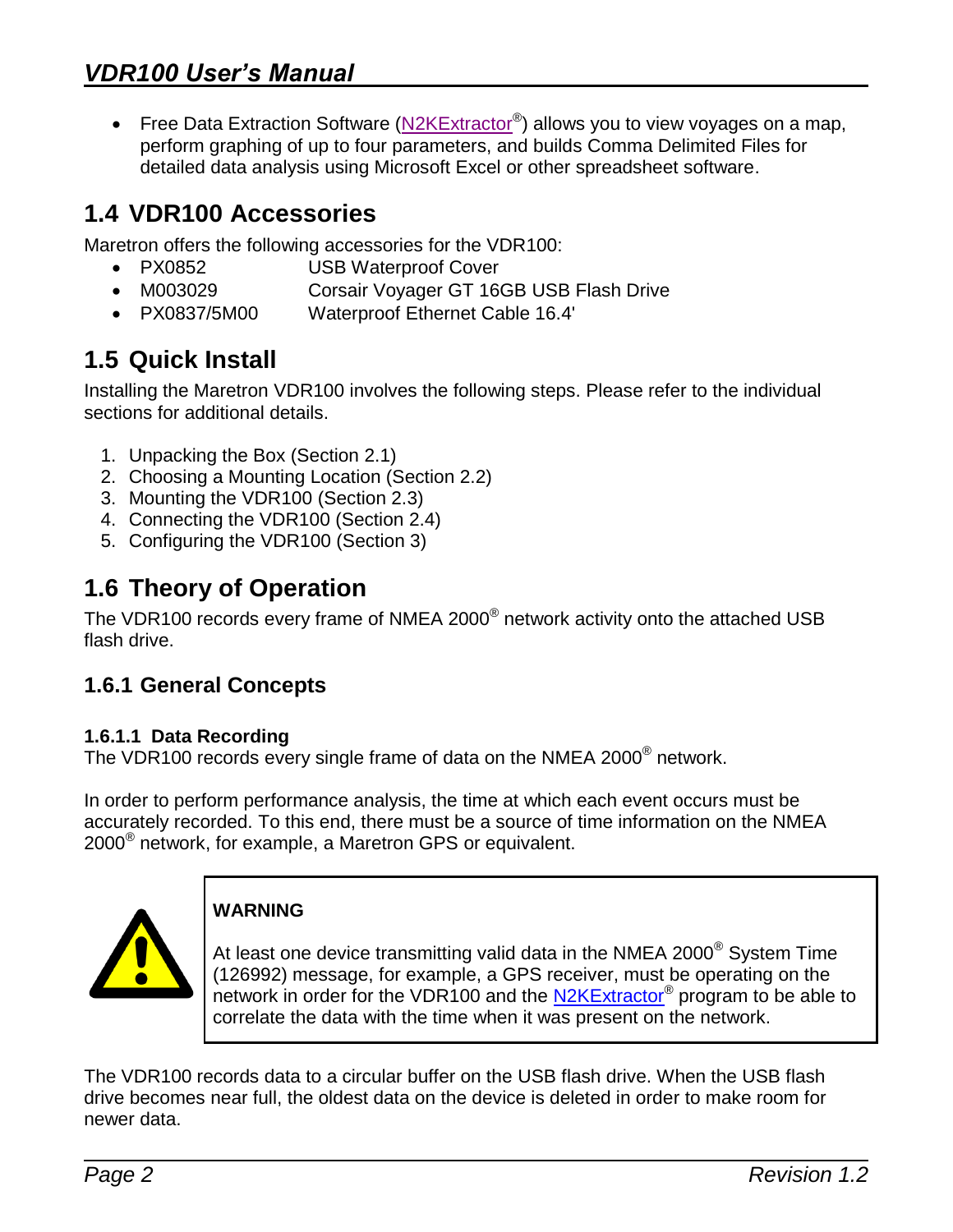

You may monitor the available space on a USB flash drive using N2KView® software or a Maretron DSM150/DSM250 display. If you wish to keep all recorded data on the USB flash drive, simply remove the USB flash drive from the VDR100 and replace it with an empty USB flash drive before the first USB flash drive becomes full.

#### **1.6.1.2 Flash File System**

The USB flash drive will be re-formatted the first time it is used in the VDR100. This is done in order to ensure filesystem integrity of the USB flash drive in the cases of removal of the device from the VDR100 and also in cases of power removal from the VDR100,



#### **WARNING**

When you plug a new USB flash drive (one which has never been used before in a VDR100) into the VDR100, ALL DATA ON THE MEMORY DRIVE WILL BE DESTROYED. If your USB flash drive has data you wish to save, please archive it before plugging the USB flash drive into the VDR100.

The filesystem that is created on the USB flash drive is not compatible with Microsoft Windows. Drivers for the filesystem used by the VDR100 are included with the Maretron [N2KExtractor](http://www.maretron.com/products/N2KExtractor.php)® software.

#### <span id="page-6-0"></span>**1.6.2 Operating States**

The VDR100 has several different operating states, which can be monitored by observing the USB LED on the unit, or by monitoring the VDR Status message transmitted by the VDR100 using a DSM150, DSM250, or N2KView® software.

- **Recording** the VDR100 is recording data
- **Formatting** the VDR100 is formatting the USB flash drive for use, and will begin recording when complete
- **Erasing** the VDR100 is erasing old files from the USB flash drive, and will begin recording when complete
- **No Flash Drive** no USB flash drive is present; insert a USB flash drive into the VDR100
- **Error** the VDR100 has detected an error on USB flash drive; check the USB flash drive
- **Initializing** the VDR100 is initializing the USB flash drive, and will begin recording when complete
- **Incompatible** the VDR100 has detected an incompatible USB flash drive which contains VDR100 upgrade software; either remove and erase the USB flash drive or replace it with a different USB flash drive for recording data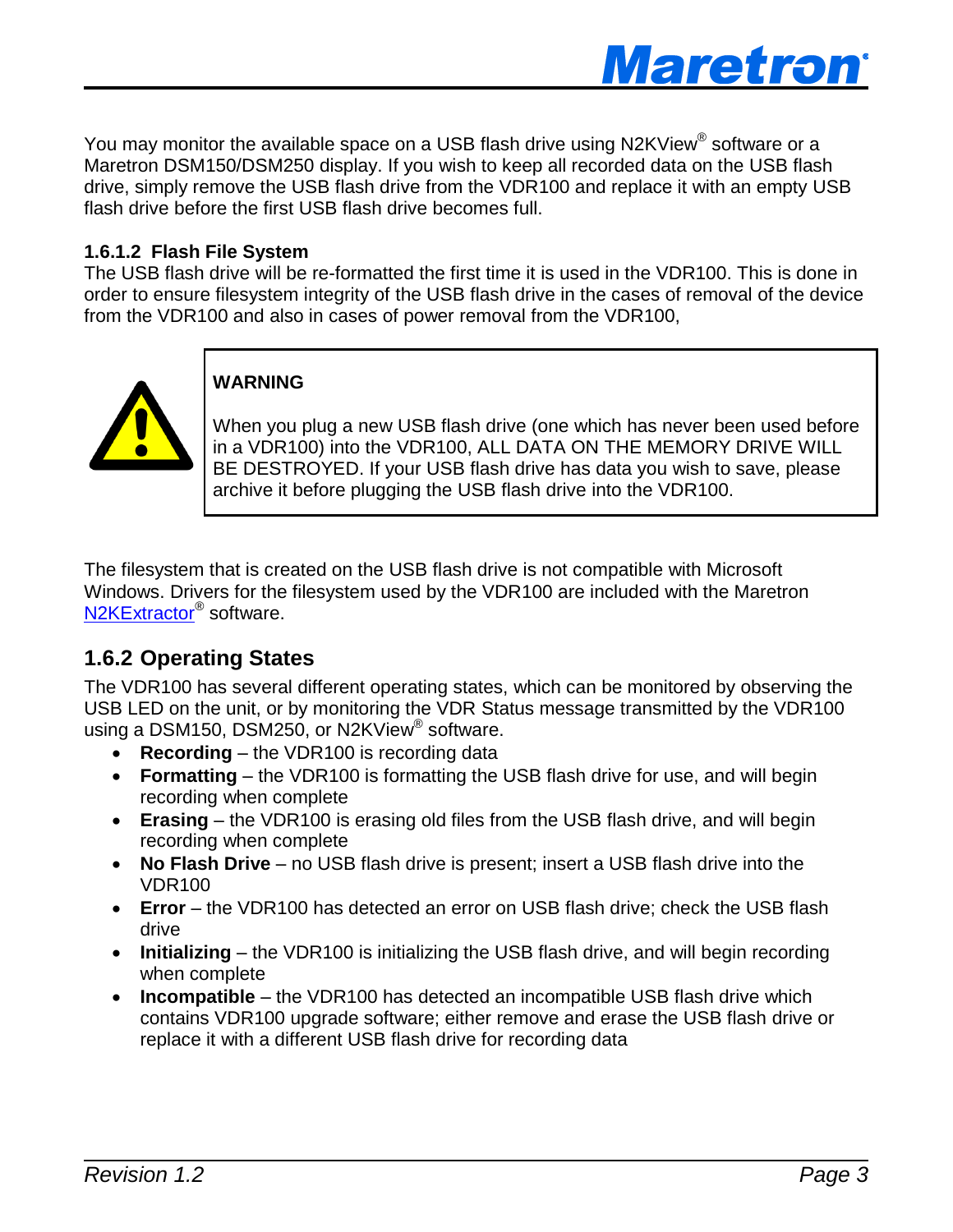#### <span id="page-7-0"></span>**1.6.3 TCP/IP Networks**

The networking protocol that is used for the communication between the PC running [N2KExtractor](http://www.maretron.com/products/N2KExtractor.php)<sup>®</sup> software and the VDR100 is the TCP/IP protocol. This protocol is used by the World Wide Web, FTP (File Transfer Protocol), and many others of the most popular applications on the Internet. The TCP/IP connection can be made over an Ethernet connection, a Wi-Fi connection, cellular phone data connection, and many other types of media. In fact, a single packet of TCP/IP data may traverse multiple types of media on its journey. The TCP/IP protocol is supported by most operating systems, as well as Internetconnected cellular phones.

Each computer on a TCP/IP network is identified by an IP address unique to that network. An IP address consists of four numbers, each ranging between 0 and 255, separated by periods. This is referred to a dotted decimal notation. Examples of IP addresses in this format are 10.0.0.1, and 62.12.31.188.

The IP address may either be hard coded into the computer (this means that the address is static which makes the computer easier to find) or assigned at each startup by a DHCP (Dynamic Host Control Protocol) server, typically found as part of a router. The router can be configured to reserve a specific address for the computer and then assign that same address each time at startup. If the router chooses a different address each time, then the computer may be difficult to find on the network. This is not a problem for a client such as [N2KExtractor](http://www.maretron.com/products/N2KExtractor.php)<sup>®</sup>, but servers such as the VDR100 should be at a known address.

#### **1.6.3.1 NAT (Network Address Translation)**

If you wish to use [N2KExtractor](http://www.maretron.com/products/N2KExtractor.php)® to view data from a VDR100 on a WAN through an Internet connection, please read this section. If your **N2KExtractor**® computer and the VDR100 are on the same LAN, you may skip this section.

In the early days of the Internet, each computer connected to the Internet had its own *IP address*. With the explosive growth of the Internet, the number of distinct IP addresses is starting to run out. It is no longer practical for an Internet Service Provider (ISP) to provide its customers with individual IP addresses for each component the customer wishes to connect to the Internet. Rather, the ISP normally assigns each customer a single IP address, and a router implementing Network Address Translation (NAT) is connected to the Internet connection (sometimes referred to as the Wide Area Network, or WAN, connection) on one side, and to the Local Area Network, or LAN, on the other side. Each computer on the LAN side of the connection will be assigned its own IP address, typically in the ranges 192.168.x.x, 10.x.x.x, and 172.16.x.x through 172.31.x.x, where x can be any number in the range 0-255. The WAN connection will be assigned a single IP address by the ISP.

Generally, network address translation is performed by a router that is connected to the Internet via a Cable or DSL connection on the WAN side, and to the local area network (LAN) via Ethernet or Wi-Fi connections. In order to access a VDR100 on the local area network from an [N2KExtractor](http://www.maretron.com/products/N2KExtractor.php)**®** outside of the LAN, you must configure the router to allow incoming connections on port 6544 and to forward these connections to the IP address of the VDR100. Consult the documentation that came with your router for details.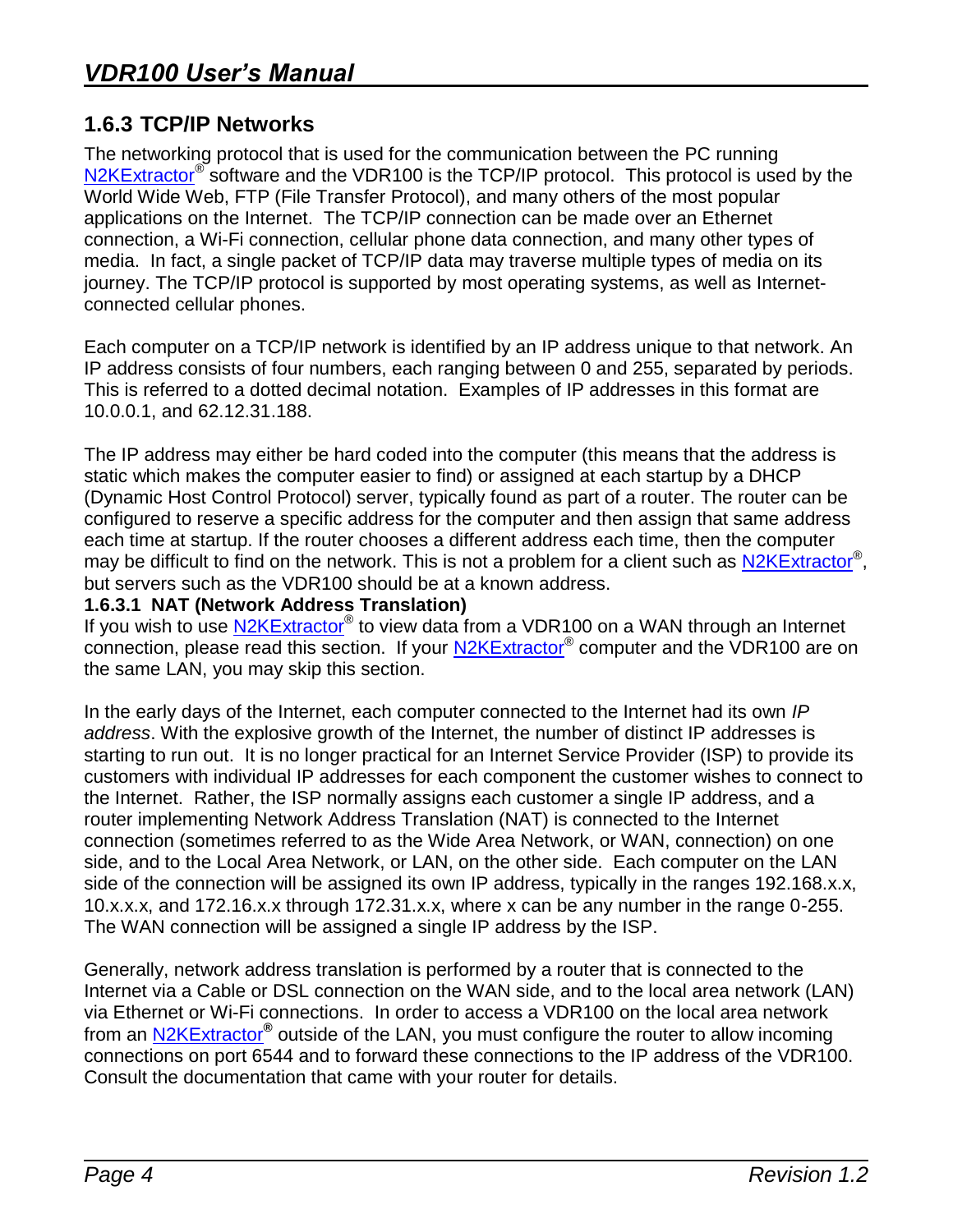

#### **1.6.3.2 PAT (Port Address Translation)**

If you wish to use [N2KExtractor](http://www.maretron.com/products/N2KExtractor.php)® to view data from a VDR100 on a WAN through an Internet connection and your Internet Service Provider does not allow communication on port 6544, please read this section. If your **N2KExtractor**® computer and VDR100 are on the same LAN, or your ISP allows communication over port 6544, you may skip this section.

The VDR100 requires a connection to be made on port 6544. Routers that support Port Address Translation can be set up to accept incoming connections on a different port and to forward these connections to port 6544 on the IP address of the VDR100. This change in the port address is known as the ability to do Port Address Translation as well as Network Address Translation. Not all routers have this ability; please consult the documentation that came with your router for details.

[N2KExtractor](http://www.maretron.com/products/N2KExtractor.php)<sup>®</sup> must then be set up to request a connection to the WAN IP Address of the router and the new port number.

#### **1.6.3.3 Static and Dynamic IP Addressing**

If you wish to use **N2KExtractor®** to view data from a VDR100 on a WAN through an Internet connection, please read this section. If your VDR100 and your **N2KExtractor<sup>®</sup>** computer are on the same LAN, you may skip this section.

If you request a *Static IP Address* from your ISP when you set up your Internet connection, the WAN IP address will always be the same. If you didn't make this request, your ISP will assign you a *Dynamic IP Address*, which may actually change from time to time. In this way, the ISP only needs to have enough addresses to cover its customers who are connected to the Internet at any given time. If you stop or lose your Internet connection, your Dynamic IP address will be released and may be reassigned to someone else.

If you wish to connect to a VDR100 from outside your vessel's LAN via an Internet connection, you have two choices. First, you can request a static IP address from the ISP for your vessel; secondly, you may register your VDR100's IP address with a "dynamic DNS service", such as the ones offered freely by [www.dyndns.org,](http://www.dyndns.org/) among others. Please visit their websites for more information on how dynamic DNS services operate.

#### **1.6.3.4 Data Security and Encryption**

Making your vessel's data available over a LAN or WAN presents multiple security concerns. First, it is desirable to keep anyone from viewing your vessel's data without authorization. Second, and more important, it is imperative that no unauthorized persons be able to place data onto your vessel's NMEA 2000<sup>®</sup> network.

The VDR100 protects your vessel's data with multiple levels of protection.

First, any data that passes between the VDR100 and any **N2KExtractor®** station components is protected using industry-standard SSL encryption. This encryption standard is widely used to protect financial information on the internet. Each communication session negotiates a random encryption key every time a connection is established. This makes the data secure over public and private Wi-Fi networks, as well as the internet.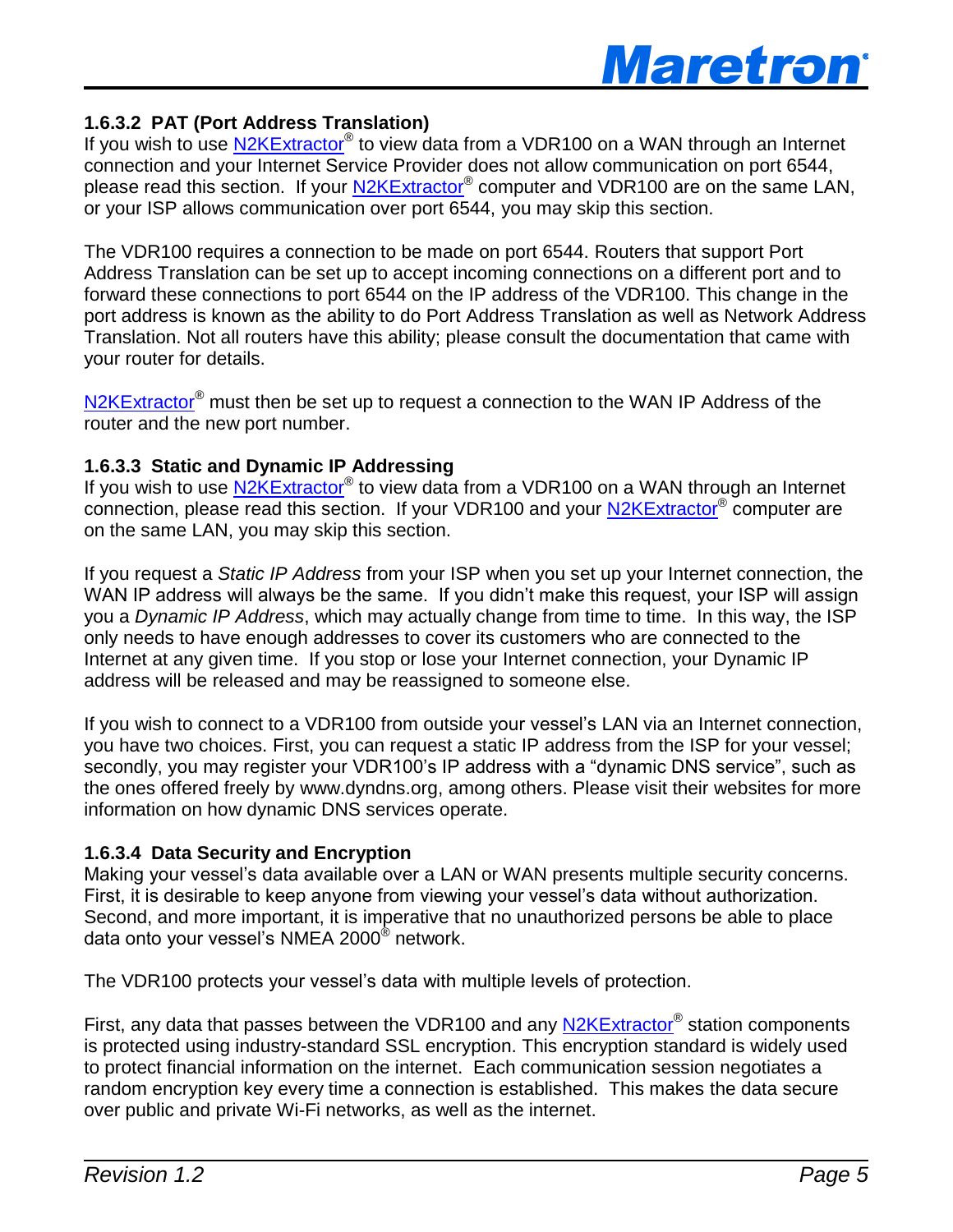Second, each **N2KExtractor®** station that wishes to connect to a VDR100 must authenticate itself by means of a *password*. The password is transmitted by the [N2KExtractor](http://www.maretron.com/products/N2KExtractor.php)® station to the VDR100 over the encrypted communication link. The VDR100 compares the password to the one it was programmed with. Only if the password received from the station matches the VDR100's stored password is the station granted access to the NMEA 2000<sup>®</sup> network data.

## <span id="page-9-0"></span>**1.7 Data Analysis**

In order to retrieve data from the VDR100, either

- 1) access the VDR100 over a LAN from a Windows PC on which [N2KExtractor](http://www.maretron.com/products/N2KExtractor.php)® software has been installed, or
- 2) remove the USB flash drive from the VDR100 and plug into a Windows PC on which [N2KExtractor](http://www.maretron.com/products/N2KExtractor.php)® software has been installed.

Please refer to the *[N2KExtractor](http://www.maretron.com/products/N2KExtractor.php)® User's Manual* for details.



#### **WARNING**

Do not plug a USB flash drive that has been used in a VDR100 into a Windows PC without first installing the Maretron [N2KExtractor](http://www.maretron.com/products/N2KExtractor.php)® software. Failure to install the [N2KExtractor](http://www.maretron.com/products/N2KExtractor.php)<sup>®</sup> software before plugging in the USB flash drive may result in the data on the flash memory device being destroyed.



#### **WARNING**

If a USB flash drive that has been used in the VDR100 is plugged into a Windows PC that has not had the [N2KExtractor](http://www.maretron.com/products/N2KExtractor.php)<sup>®</sup> software installed, then Windows will not recognize the format of the USB flash drive and will ask you to format it. DO NOT FORMAT THE USB FLASH drive, as this WILL result in all of the data on the USB flash memory drive being destroyed.

# <span id="page-9-1"></span>**2 Installation**

## <span id="page-9-2"></span>**2.1 Unpacking the Box**

When unpacking the box containing the Maretron VDR100, you should find the following items:

- 1 VDR100 Vessel Data Recorder
- 1 Parts Bag containing 4 Stainless Steel Mounting Screws
- 1 VDR100 User's Manual
- 1 Warranty Registration Card
- 1 USB Flash Drive (preformatted for the VDR100)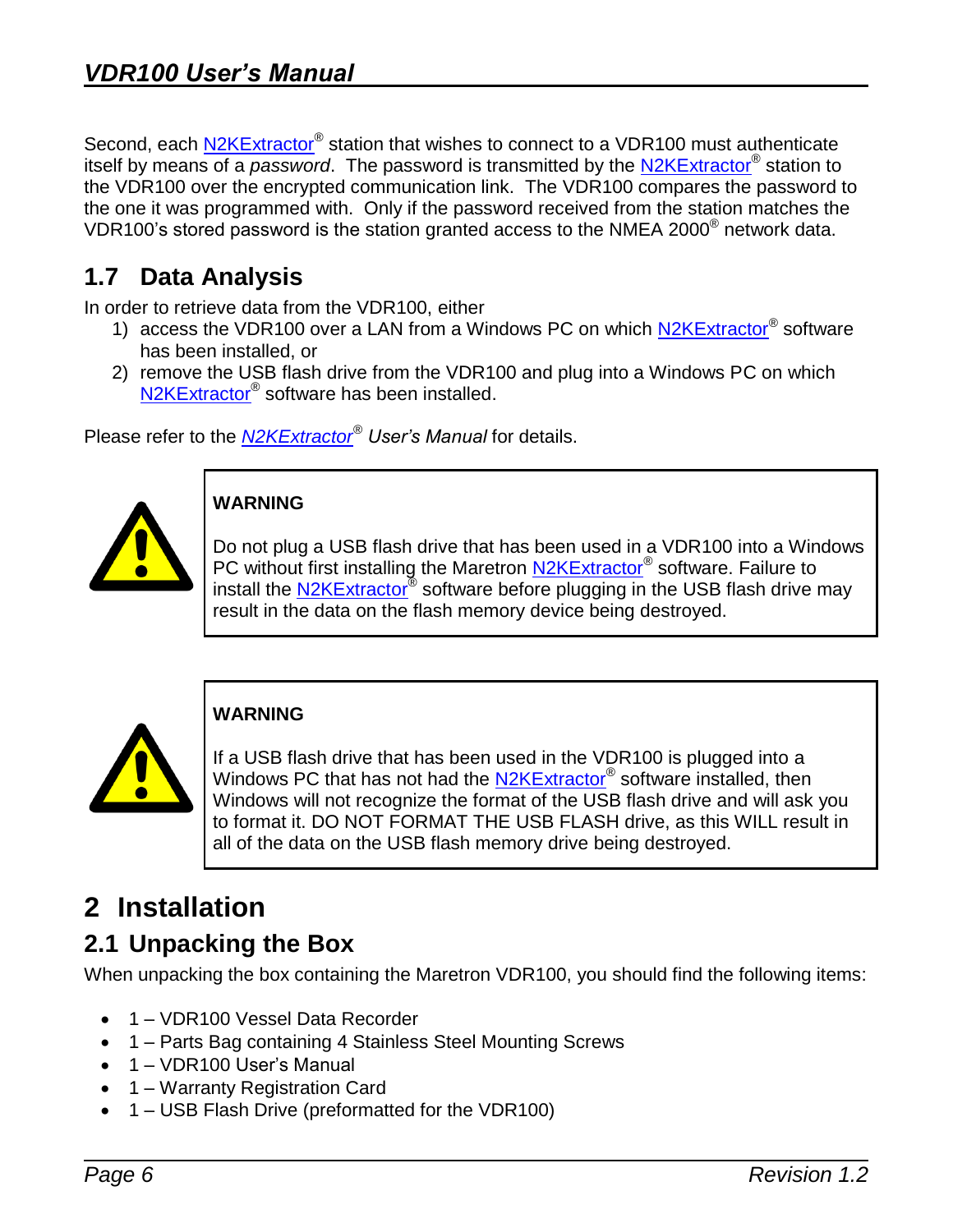

If any of these items are missing or damaged, please contact Maretron.

#### <span id="page-10-0"></span>**2.2 Choosing a Mounting Location**

Please consider the following when choosing a mounting location.

- 1. The VDR100 is waterproof, so it can be mounted in a damp or dry location. Note that the USB Waterproof Cover accessory must be installed to waterproof all of the connections to the VDR100. If the Ethernet LAN Interface is used, the Waterproof Ethernet Cable must be installed to waterproof the Ethernet LAN connection. The NMEA 2000® network interface is already waterproof.
- 2. The orientation is not important, so the VDR100 can be mounted on a horizontal deck, vertical bulkhead, or upside down if desired.
- 3. The VDR100 is temperature-rated to 55°C (130°F), so it should be mounted away from engines or engine rooms where the operating temperature exceeds the specified limit.

#### <span id="page-10-1"></span>**2.3 Mounting the VDR100**

Attach the VDR100 securely to the vessel using the included stainless steel mounting screws or other fasteners as shown in [Figure 1](#page-10-2) [below.](#page-10-2) Do not use threadlocking compounds containing methacrylate ester, such as Loctite Red (271), as they will cause stress cracking of the plastic enclosure.

<span id="page-10-2"></span>

*Figure 1 – Mounting the VDR100*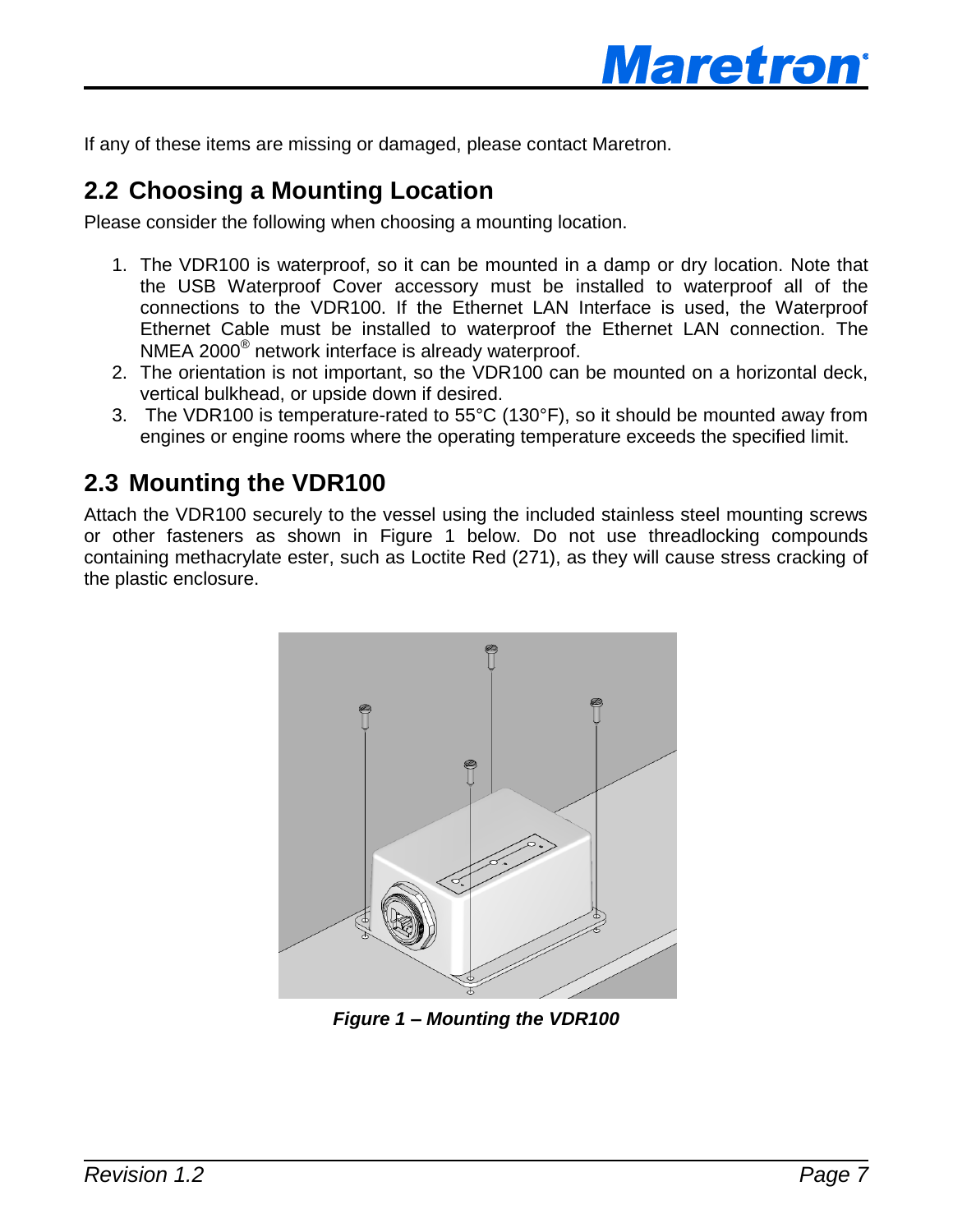## <span id="page-11-0"></span>**2.4 Connecting the VDR100**

# <span id="page-11-1"></span>**2.4.1 NMEA 2000® Connection**

The NMEA 2000 $^\circ$  connector can be found on the side of the enclosure. The NMEA 2000 $^\circ$ connector is a round five pin male connector (see [Figure 2\)](#page-11-4). You connect the VDR100 to an NMEA 2000<sup>®</sup> network using a Maretron NMEA 2000<sup>®</sup> cable (or an NMEA 2000<sup>®</sup> compatible cable) by connecting the female end of the cable to the VDR100 (note the key on the male connector and keyway on the female connector). Be sure the cable is connected securely and that the collar on the cable connector is tightened firmly. Connect the other end of the cable (male) to the NMEA 2000<sup>®</sup> network in the same manner. The VDR100 is designed such that you can plug or unplug it from an NMEA 2000 $^{\circ}$  network while the power to the network is connected or disconnected. Please follow recommended practices for installing NMEA 2000® network products.



*Figure 2 – NMEA 2000® Connector Face Views*

#### <span id="page-11-4"></span><span id="page-11-2"></span>**2.4.2 LAN Connection**

The VDR100 has one external RJ-45 LAN connector. The RJ-45 connector enables connection to an external network, which is necessary for [N2KExtractor](http://www.maretron.com/products/N2KExtractor.php)® to be able to connect to the VDR100. The LAN connector can be made waterproof with the purchase of the optional PX837/5M00 Waterproof Ethernet Cable, which has a waterproof cover which engages the threads on the RJ-45 LAN connector, creating a waterproof seal.

# <span id="page-11-3"></span>**3 Configuring the VDR100**

The VDR100 has several configurable parameters, which are shown below including the default values. If you are not using the default values, then you will need to refer to the corresponding section for configuring the VDR100 appropriately. You may configure the VDR100 using a Maretron DSM150 or DSM250 display or Maretron N2KAnalyzer® software.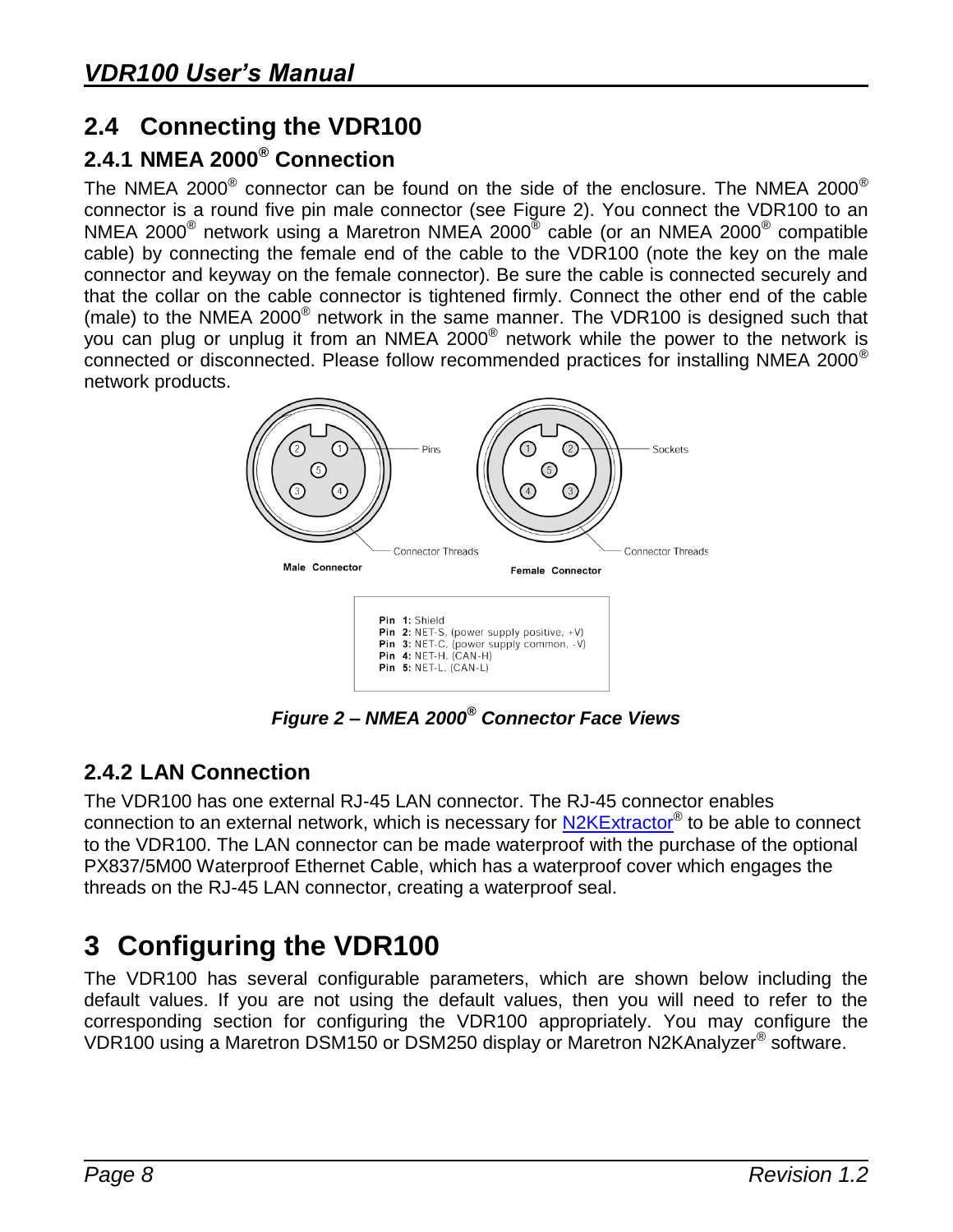

## <span id="page-12-0"></span>**3.1 Advanced Configuration**

#### <span id="page-12-1"></span>**3.1.1 Device Instance**

Program this parameter to the desired instance number for this device. You can program this parameter to any value between 0 and 252. The default device instance is 0

#### <span id="page-12-2"></span>**3.1.2 Installation Description**

This entry allows you to modify the NMEA 2000 $^{\circ}$  installation description text strings. You can enter any information you like here, such as the date the unit was installed, or the location in which it was installed, for later reference. Tools such as Maretron N2KAnalyzer<sup>®</sup> allow you to view these values later. The default installation description is blank text.

#### <span id="page-12-3"></span>**3.1.3 Restore Factory Defaults**

This option restores all settings on the VDR100 device to their factory default states.

## <span id="page-12-4"></span>**3.2 Label**

Program this parameter with a text string which identifies this device. Maretron display products will display this label text when you are selecting data to display. The default device label is blank.

## <span id="page-12-5"></span>**3.3 Password**

Program this parameter with a text password. Any connecting [N2KExtractor](http://www.maretron.com/products/N2KExtractor.php)® clients must be programmed with the same password in the "Connections Settings->Password" field in the [N2KExtractor](http://www.maretron.com/products/N2KExtractor.php)® software. The default password is blank.

# <span id="page-12-6"></span>**3.4 Configuring DHCP**

This parameter determines whether or not the VDR100 obtains its LAN connection settings from a DHCP server on the local area network. When set to "Yes" (the default value), the VDR100 will obtain all necessary connection settings (IP Address, Subnet Mask, Default Gateway, and Default DNS) from a DHCP server on the local area network. Most routers have the capability to act as a DHCP server. Consult the user documentation for your network's router for details.

If there is no DHCP server on the local area network (or if the VDR100 is connected directly to a PC running [N2KExtractor](http://www.maretron.com/products/N2KExtractor.php)®), set the "DHCP" parameter to "No" and manually configure the IP Address (section [3.5\)](#page-12-7), Subnet Mask (section [3.6\)](#page-13-0), Default Gateway (section [3.7\)](#page-13-1), Default DNS (section [3.8\)](#page-13-2).

## <span id="page-12-7"></span>**3.5 Configuring IP Address**

This parameter is the IP (Internet Protocol) address used by the VDR100. You will need to specify this address to [N2KExtractor](http://www.maretron.com/products/N2KExtractor.php)® clients in order to allow them to connect to the VDR100. If the "DHCP" parameter is set to "Yes", you do not need to configure this parameter. If the "DHCP" parameter is set to "No", you will need to configure this parameter.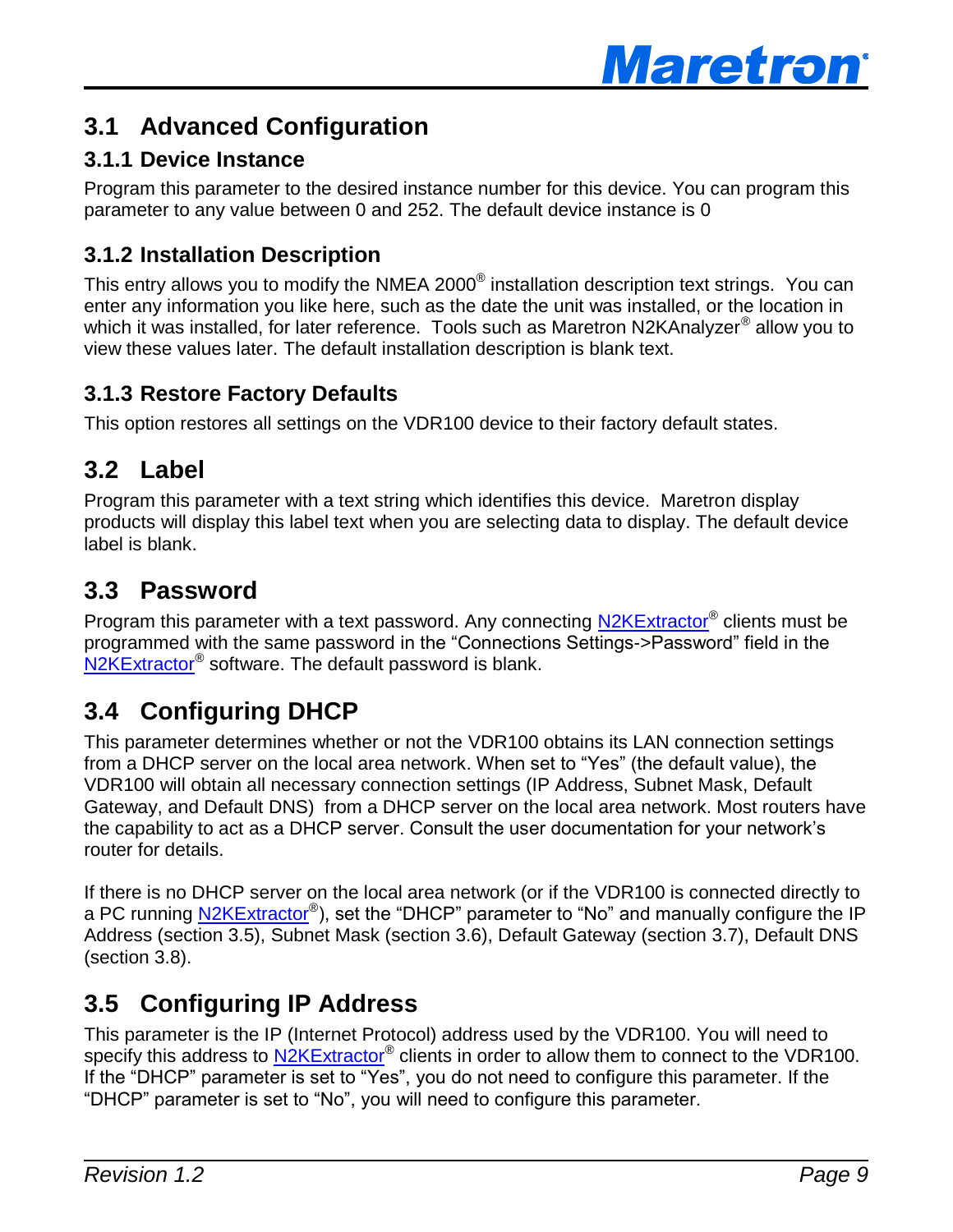## <span id="page-13-0"></span>**3.6 Configuring Subnet Mask**

This is a mask used to divide an IP Address into subnets. Basically, it tells the computer how much of the IP Address defines the network, and how much may be used by computers on the network. For most networks, the first three parts of the IP address define the network (i.e., every computer on the network must have the same values), and the last part defines the computer (i.e., every computer on the network must have a different value). Where the value 255 appears in the subnet mask, the values define the network and must be the same.

The most common value is 255.255.255.0.

If the "DHCP" parameter is set to "Yes", you do not need to configure this parameter. If the "DHCP" parameter is set to "No", you will need to configure this parameter.

## <span id="page-13-1"></span>**3.7 Configuring Default Gateway**

This is the IP address of the router. If the "DHCP" parameter is set to "Yes", you do not need to configure this parameter. If the "DHCP" parameter is set to "No", you will need to configure this parameter.

# <span id="page-13-2"></span>**3.8 Configuring Default DNS**

This is the IP address of a computer on the Internet that can identify and locate computer systems and resources on the internet. In most cases, this should not be required by the VDR100 and may be left blank. If the "DHCP" parameter is set to "No", you will need to configure this parameter.

# <span id="page-13-3"></span>**4 Usage**

## <span id="page-13-4"></span>**4.1 Recording Data**

To record data, plug a USB flash drive into the Type A USB connector on the VDR100. A waterproof cover accessory is available that will allow the USB port to be made waterproof with a USB flash drive installed, although this cover will not fit all USB flash drives, so please check the dimensions of the USB flash drive to be sure that the waterproof cover accessory will fit over the drive.

## <span id="page-13-5"></span>**4.2 USB Flash Drive Selection**

#### <span id="page-13-6"></span>**4.2.1 USB Flash Drives**



#### **WARNING**

Because of the methods that the VDR100 records every frame of network data for quick retrieval and analysis, the VDR100 must only be used with a high performance USB flash drive from the list of supported USB flash drives.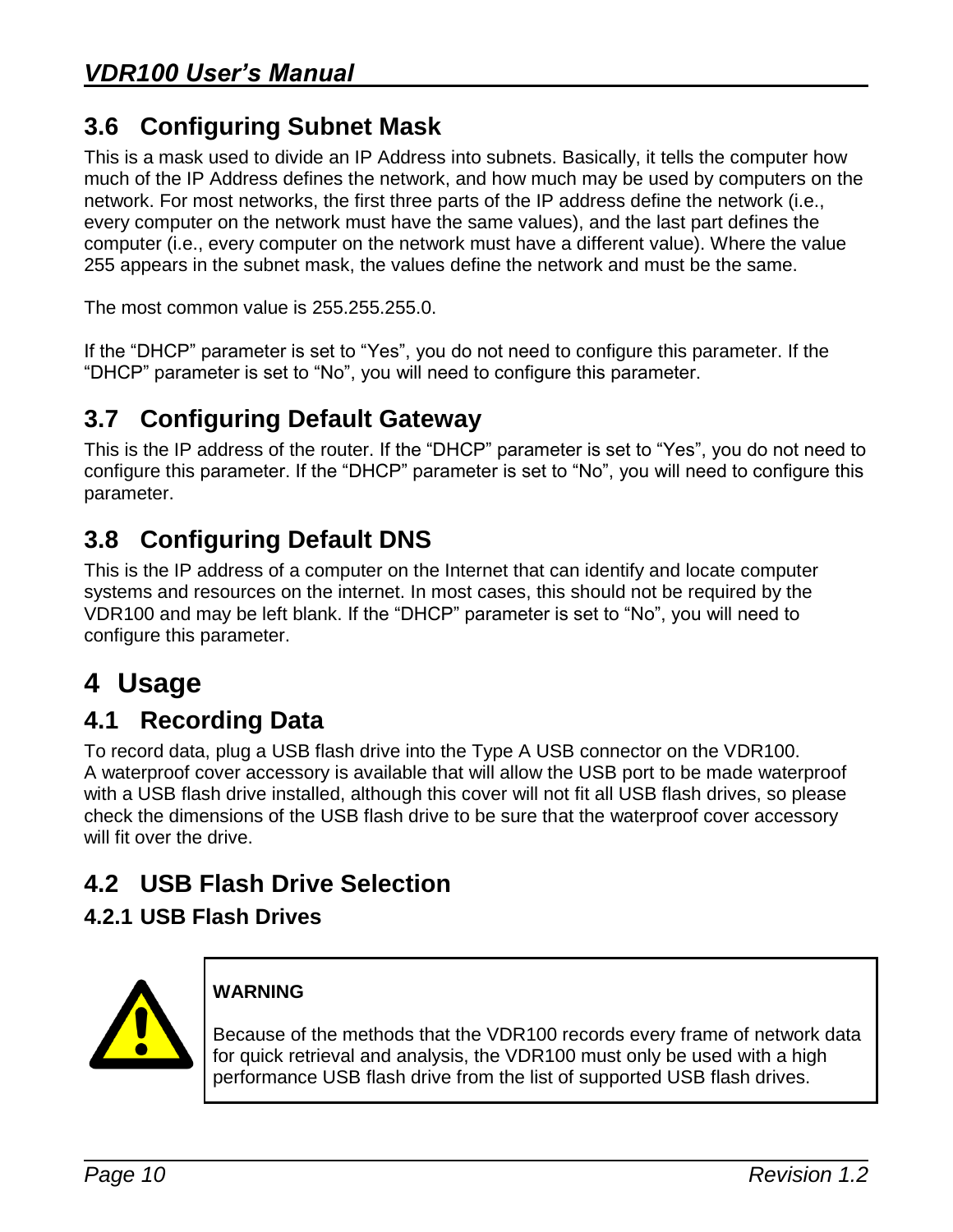

The VDR100 is supported ONLY with the following list of USB flash drives (more will be added in the future):

| <b>USB Flash Drive Model</b>                    | <b>Capacities (GB)</b> |
|-------------------------------------------------|------------------------|
| Corsair Flash Survivor USB 3.0 32GB             | 32                     |
| Corsair Flash Survivor Stealth USB 3.0 32GB     | 32                     |
| Corsair Flash Survivor USB 3.0 64GB             | 64                     |
| Corsair Flash Survivor Stealth USB 3.0 64GB     | 64                     |
| Corsair Flash Voyager GT USB 3.0                | 16,32,64               |
| Hama "Probo" FlashPen, USB 3.0                  | 8, 16, 32              |
| Kingston DataTraveler Elite 3.0                 | 16, 32, 64             |
| Kingston DataTraveler HyperX 3.0                | 64, 128, 256           |
| Kingston DataTraveler R3.0                      | 16,32,64               |
| Kingston DataTraveler Ultimate 3.0 Generation 2 | 16, 32, 64             |
| LaCie FastKey USB 3.0                           | 30, 60, 120            |
| Lexar JumpDrive Triton                          | 16,32,64               |
| <b>Mushkin Ventura Pro</b>                      | 32,64                  |
| <b>Patriot Supersonic</b>                       | 64                     |
| Patriot Supersonic Rage XT                      | 32,64                  |
| <b>Patriot Supersonic Boost XT</b>              | 8,16,32,64             |
| Patriot Supersonic Magnum                       | 64, 128                |
| Sandisk Extreme USB 3.0                         | 16,32,64               |
| Sony Micro Vault Mach                           | 8, 16, 32, 64          |
| SuperTalent SuperCrypt                          | 16,32,64,128,256       |
| <b>SuperTalent Express RC-8</b>                 | 25,50,100              |
| SuperTalent Express Ram Cache                   | 16,32,64               |
| <b>SuperTalent Express ST4</b>                  | 16,32,64               |
| <b>SuperTalent RAIDDrive</b>                    | 32,64,128              |
| SuperTalent DataGuardian USB 3.0                | 8,16,32                |
| <b>Transcend JetFlash 780</b>                   | 16                     |

#### <span id="page-14-0"></span>**4.2.2 USB Flash Drive Size**

The VDR100 uses a circular buffer, which means that if the USB flash drive becomes full, then the oldest data will be erased to make room for new data. Depending on how much data you wish to record without overwriting older data, the following table can be used to determine the capacity of the USB Flash Drive you need. These figures are estimated assuming a 25% loaded system (approx 463 frames/second).

| <b>Recording Period</b> | <b>Media Storage Capacity</b> |  |
|-------------------------|-------------------------------|--|
| 1 second                | 7862 bytes                    |  |
| 1 minute                | 471,750 bytes                 |  |
| 1 hour                  | 29 MBytes                     |  |
| 1 day                   | 680 MBytes                    |  |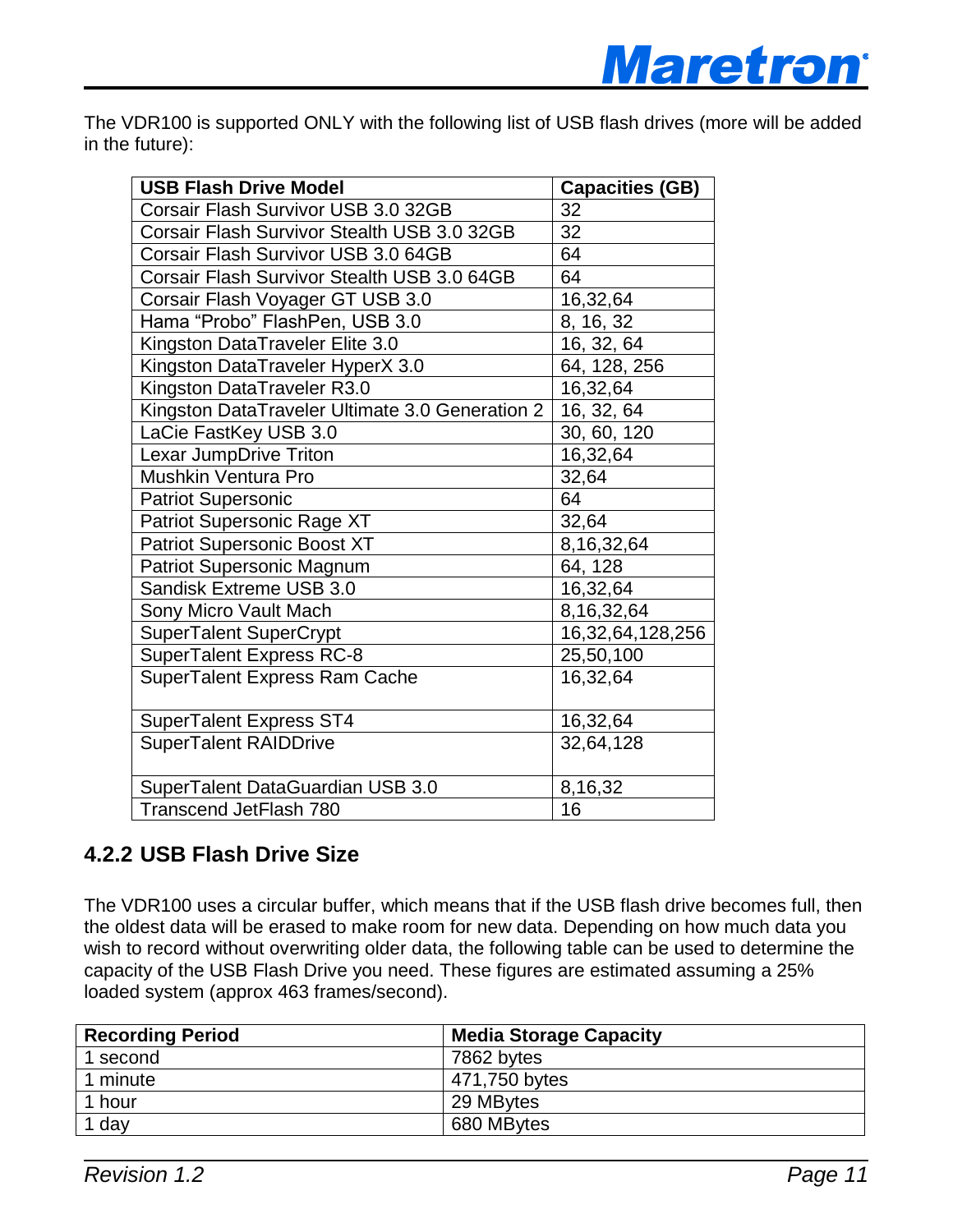| 1 week               | 5 GBytes   |
|----------------------|------------|
| 1 month (30 days)    | 21 GBytes  |
| 1 year (365.25 days) | 248 GBytes |

## <span id="page-15-0"></span>**4.3 Monitoring the VDR100**

#### <span id="page-15-1"></span>**4.3.1 Indicators**

The VDR100 has three green LED indicators on its top surface:

**NMEA 2000**: This light will be red for several seconds after powerup while the VDR100 is initializing itself. Once this process is complete, this light will be lit a steady green to indicate that the main processor is active. The light will blink on and off to indicate data being transferred over the NMEA 2000<sup>®</sup> connection. If this light is lit red after the initialization has completed, it indicates that a problem has been detected.

**LAN**: This light will be on steadily to indicate that there is an active link connection between the VDR100 and the attached device. The light will blink on and off to indicate data being transferred over the LAN connection. If the light is off, then there is no active link connection.

**USB**: This light will indicate the operating state of the VDR100. Please refer to Section [1.6.2,](#page-6-0) ["Operating States"](#page-6-0), for details of the different states.

- Solid ON **Recording**
- 1 Flash **Formatting**
- 2 Flashes **Erasing**
- 3 Flashes **No Flash Drive**
- 4 Flashes **Error**
- 5 Flashes **Initializing**
- 6 Flashes **Incompatible**

#### <span id="page-15-2"></span>**4.3.2 From a Display Device or Software**

The Maretron N2KView $^{\circledast}$  software as well as the DSM150 and DSM250 display units have a Vessel Recorder category that allows you to monitor or set alerts on various operating parameters of the VDR100. Parameters that can be monitored include:

- State this is the operating state of the VDR100. Please refer to Section [1.6.2,](#page-6-0) ["Operating States"](#page-6-0), for details of the different states.
- Memory Used amount of data (in GB) that has been used on the USB flash drive
- Memory Available amount of data (in GB) that can still be stored on the USB flash drive
- Memory Capacity the total amount of data that the USB flash drive is capable of storing.
- Percent Used the percent of the capacity of the USB flash drive that has been used for storing data
- Percent Available the percent of the capacity of the USB flash drive that is still available for storing data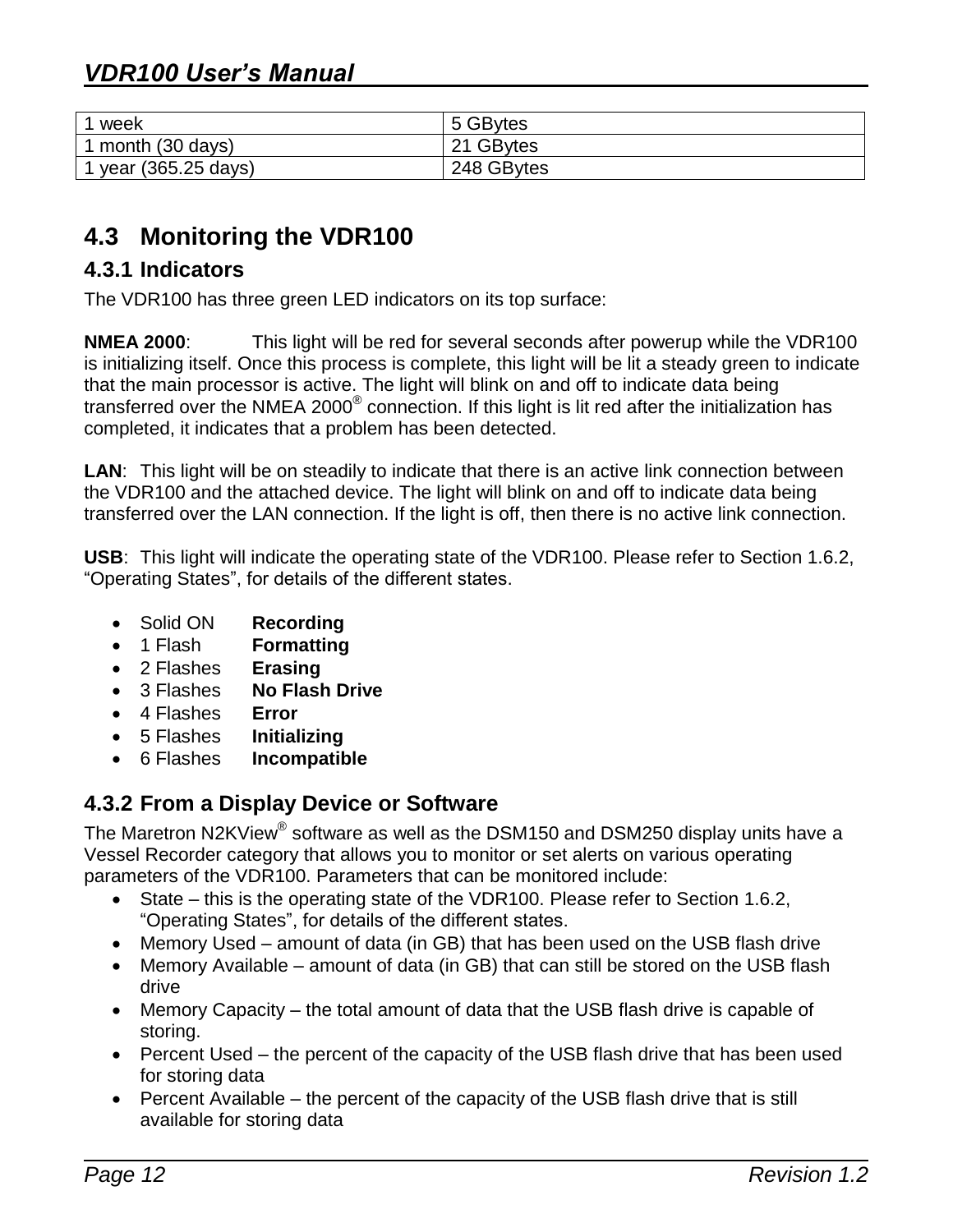

Please refer to the user's manual for the appropriate software or display product for details.

## **4.4 Extracting and Analyzing Data**

You can use the freely available [N2KExtractor](http://www.maretron.com/products/N2KExtractor.php)® program to plot data over the time interval of recorded data on the VDR100, either by removing the USB flash drive from the VDR100 and inserting it into a Windows PC running [N2KExtractor](http://www.maretron.com/products/N2KExtractor.php)®, or by using N2KExtractor® to retrieve the data from the VDR100 over a LAN. The [N2KExtractor](http://www.maretron.com/products/N2KExtractor.php)® program can be downloaded from the following web page: [http://www.maretron.com/products/N2KExtractor.php.](http://www.maretron.com/products/N2KExtractor.php) Please refer to the *[N2KExtractor](http://www.maretron.com/products/N2KExtractor.php)® User's Manual*, available on the same web page, for details.

# <span id="page-16-0"></span>**5 Maintenance**

Regular maintenance is not required; however, an occasional inspection will ensure continued proper operation of the Maretron VDR100. Perform the following tasks periodically:

- Clean the unit with a soft cloth. Do not use chemical cleaners as they may remove paint or markings or may corrode the VDR100 enclosure or seals. Do not use any cleaners containing acetone, as they will deteriorate the plastic enclosure.
- Ensure that the unit is mounted securely and cannot be moved relative to the mounting surface. If the unit is loose, tighten the mounting screws.
- Check the security of all cable connections and tighten if necessary.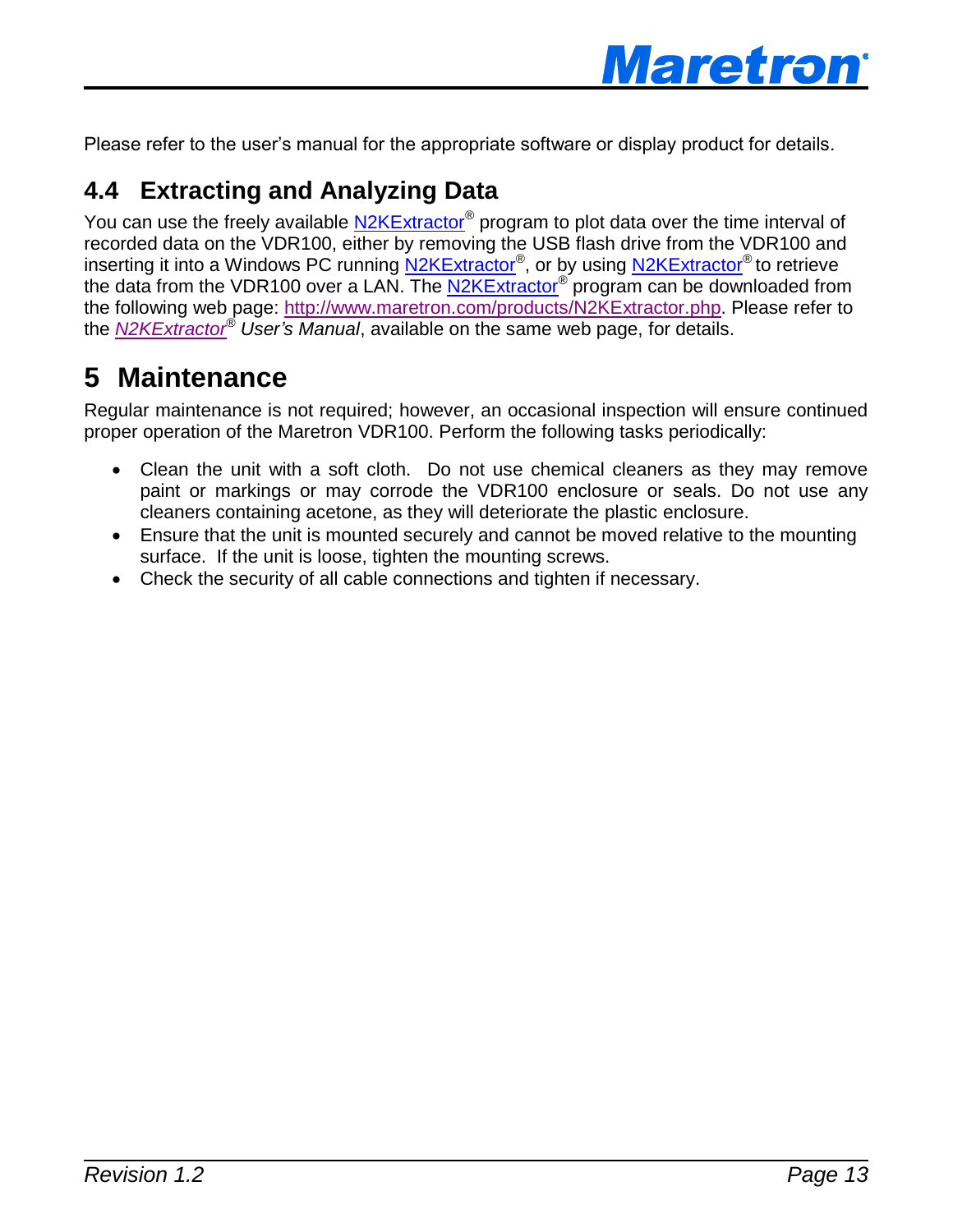# <span id="page-17-0"></span>**6 Troubleshooting**

If you notice unexpected operation of the Maretron VDR100, follow the troubleshooting procedures in this section to remedy simple problems.

| <b>Symptom</b>                                     | <b>Troubleshooting Procedure</b>                                                                                            |  |  |  |
|----------------------------------------------------|-----------------------------------------------------------------------------------------------------------------------------|--|--|--|
| <b>USB</b> indicator                               | 1. Ensure that the USB flash drive is properly plugged into the USB                                                         |  |  |  |
| not lit                                            | connector                                                                                                                   |  |  |  |
| NMEA $2000^\circ$                                  | 1. Ensure that power is supplied to the NMEA 2000 $^{\circ}$ indicator via the                                              |  |  |  |
| indicator not lit                                  | $NMEA 2000^{\circ}$ cable, and that the NMEA 2000 $^{\circ}$ connection is secure.                                          |  |  |  |
| <b>LAN</b> indicator                               | 1. Ensure that the network cable is connected both to the VDR100 and                                                        |  |  |  |
| not lit                                            | to a switch or router or another network device.                                                                            |  |  |  |
|                                                    | 2. Ensure that the device on the other end of the network cable is<br>powered.                                              |  |  |  |
| VDR100 reports                                     | 1. Ensure that the USB flash drive is properly plugged into the USB                                                         |  |  |  |
| an "Error" state                                   | connector                                                                                                                   |  |  |  |
|                                                    | 2. Try using a different USB flash drive                                                                                    |  |  |  |
|                                                    | 3. Cycle the power to the VDR100                                                                                            |  |  |  |
| VDR100 reports                                     | 1. Ensure that the USB flash drive is properly plugged into the USB                                                         |  |  |  |
| a "No Flash                                        | connector                                                                                                                   |  |  |  |
| Drive" state                                       | 2. Try using a different USB flash drive                                                                                    |  |  |  |
| VDR100 reports                                     | 1. The VDR100 will not record on a USB flash drive which contains                                                           |  |  |  |
| a "Incompatible                                    | VDR100 upgrade software. If this USB flash drive is on the supported                                                        |  |  |  |
| Flash Drive"                                       | list in Section 4.2.1, "USB Flash Drives", simply use a Windows                                                             |  |  |  |
| state                                              | computer to erase the "VDR100 RCV" directory from the USB flash<br>drive and reinstall the USB flash drive into the VDR100. |  |  |  |
|                                                    |                                                                                                                             |  |  |  |
| N2KExtractor <sup>®</sup><br><b>Clients cannot</b> | 1. If you have programmed the VDR100 to use DHCP, ensure that there<br>is an active DHCP server on your LAN.                |  |  |  |
| successfully                                       | 2. Ensure that the NMEA 2000 <sup>®</sup> connection is secure, and that the NMEA                                           |  |  |  |
| connect to the                                     | 2000 <sup>®</sup> network is powered.                                                                                       |  |  |  |
| <b>VDR100</b>                                      | 3. Ensure that you have entered the correct Serial Number or IP Address                                                     |  |  |  |
|                                                    | of the VDR100 into N2KExtractor <sup>®</sup> .                                                                              |  |  |  |
|                                                    | 4. Ensure that the LAN LED on the VDR100 is lit, indicating an active link                                                  |  |  |  |
|                                                    | connection to the LAN. If it is not lit, check the Ethernet connection                                                      |  |  |  |
|                                                    | and make sure that the router or device to which the VDR100 is                                                              |  |  |  |
|                                                    | connected is powered on.                                                                                                    |  |  |  |
|                                                    | 5. Ensure that the Password entered into N2KExtractor <sup>®</sup> under the                                                |  |  |  |
|                                                    | "Connections Settings" window matches the password that has been                                                            |  |  |  |
|                                                    | programmed into the VDR100.                                                                                                 |  |  |  |

*Figure 3 – Troubleshooting Guide*

<span id="page-17-1"></span>If these steps do not solve your problem, please contact Maretron Technical Support (refer to Section [8](#page-20-0) for contact information).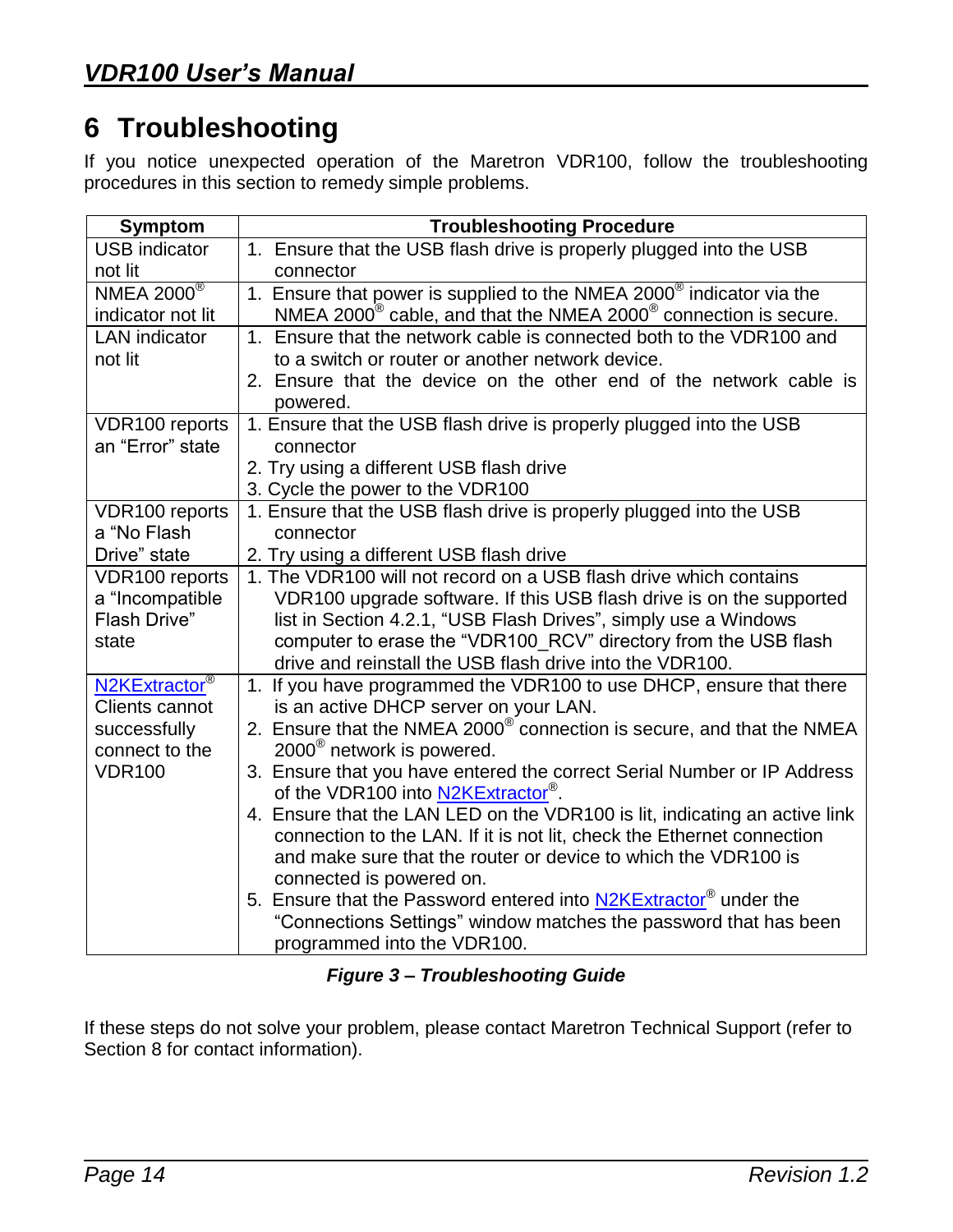

# <span id="page-18-0"></span>**7 Technical Specifications**

#### **Specifications**

| <b>Parameter</b>                 | Value             | <b>Comment</b>                                                                                |
|----------------------------------|-------------------|-----------------------------------------------------------------------------------------------|
| NMEA 2000 <sup>®</sup> Connector | DeviceNet Micro-C | Industry Standard Waterproof                                                                  |
| NMEA 2000 <sup>®</sup> Isolation | Opto-Isolated     | No Electrical Connection Across Bridge                                                        |
| <b>USB Standard</b>              | <b>USB 1.1</b>    |                                                                                               |
| <b>USB Connector</b>             | USB Type A        | Industry Standard Waterproof, for Connection of USB Flash<br>Memory Device for Recording Data |
| <b>USB Supported Signals</b>     | D+, D-, +5V, GND  |                                                                                               |
| <b>USB</b> Auxiliary Power       | +5 Volts < 200 mA |                                                                                               |
| USB Baud Rate                    | Up to 12 Mb/s     | <b>Full Speed USB Data Rate</b>                                                               |
| Ethernet Interface               | 100 Mb/s          | For connection via N2KExtractor®                                                              |
| <b>Ethernet Connector</b>        | <b>RJ-45</b>      | Industry Standard Waterproof                                                                  |

#### **Certifications**

| <b>Parameter</b>                                               | <b>Comment</b>                |
|----------------------------------------------------------------|-------------------------------|
| NMEA 2000 <sup>®</sup> Standard                                | Level A                       |
| Maritime Navigation and Radiocommunication Equipment & Systems | IEC 61162-3                   |
| Maritime Navigation and Radiocommunication Equipment & Systems | <b>IEC 60945</b>              |
| <b>FCC and CE Mark</b>                                         | Electromagnetic Compatibility |

## **NMEA 2000**® **Parameter Group Numbers (PGNs)**

| <b>Description</b>           | PGN#   | <b>PGN Name</b>                               | <b>Default Rate</b> |
|------------------------------|--------|-----------------------------------------------|---------------------|
| <b>Response to Requested</b> | 126464 | <b>PGN List (Transmit and Receive)</b>        | N/A                 |
| <b>PGNs</b>                  | 126996 | <b>Product Information</b>                    | N/A                 |
|                              | 126998 | Configuration Information                     | N/A                 |
| <b>Protocol PGNs</b>         | 059392 | <b>ISO Acknowledge</b>                        | N/A                 |
|                              | 059904 | <b>ISO Request</b>                            | N/A                 |
|                              | 060416 | ISO Transport Protocol, Connection Management | N/A                 |
|                              | 060160 | ISO Transport Protocol, Data Transfer         | N/A                 |
|                              | 060928 | <b>ISO Address Claim</b>                      | N/A                 |
|                              | 065240 | <b>ISO Address Command</b>                    | N/A                 |
|                              | 126208 | NMEA Request/Command/Acknowledge              | N/A                 |
| Periodic PGNs                | 130833 | Vessel Data Recorder Status (Maretron         | 10 seconds          |
|                              |        | Proprietary)                                  |                     |
| PGNs Recorded                | All    | All                                           | N/A                 |

#### **Electrical**

| <b>Parameter</b>                  | Value         | <b>Comment</b>                           |
|-----------------------------------|---------------|------------------------------------------|
| <b>Operating Voltage</b>          | 9 to 32 Volts | <b>DC</b> Voltage                        |
| Power Consumption                 | $<$ 200 $mA$  | Average Current Drain                    |
| Load Equivalence Number (LEN)     |               | $MHEA 2000^{\circ}$ Spec. (1LEN = 50 mA) |
| <b>Reverse Battery Protection</b> | Yes           | <b>Indefinitelv</b>                      |
| Load Dump Protection              | Yes           | Energy Rated per SAE J1113               |

#### **Mechanical**

| <b>Parameter</b> | Value                    | <b>Comment</b>                 |
|------------------|--------------------------|--------------------------------|
| Size             | 5.000" x 4.500" x 2.375" | Including Flanges for Mounting |
|                  | 127mm x 114mm x 60 mm)   |                                |
| Weight           | 12 oz. $(340 g)$         |                                |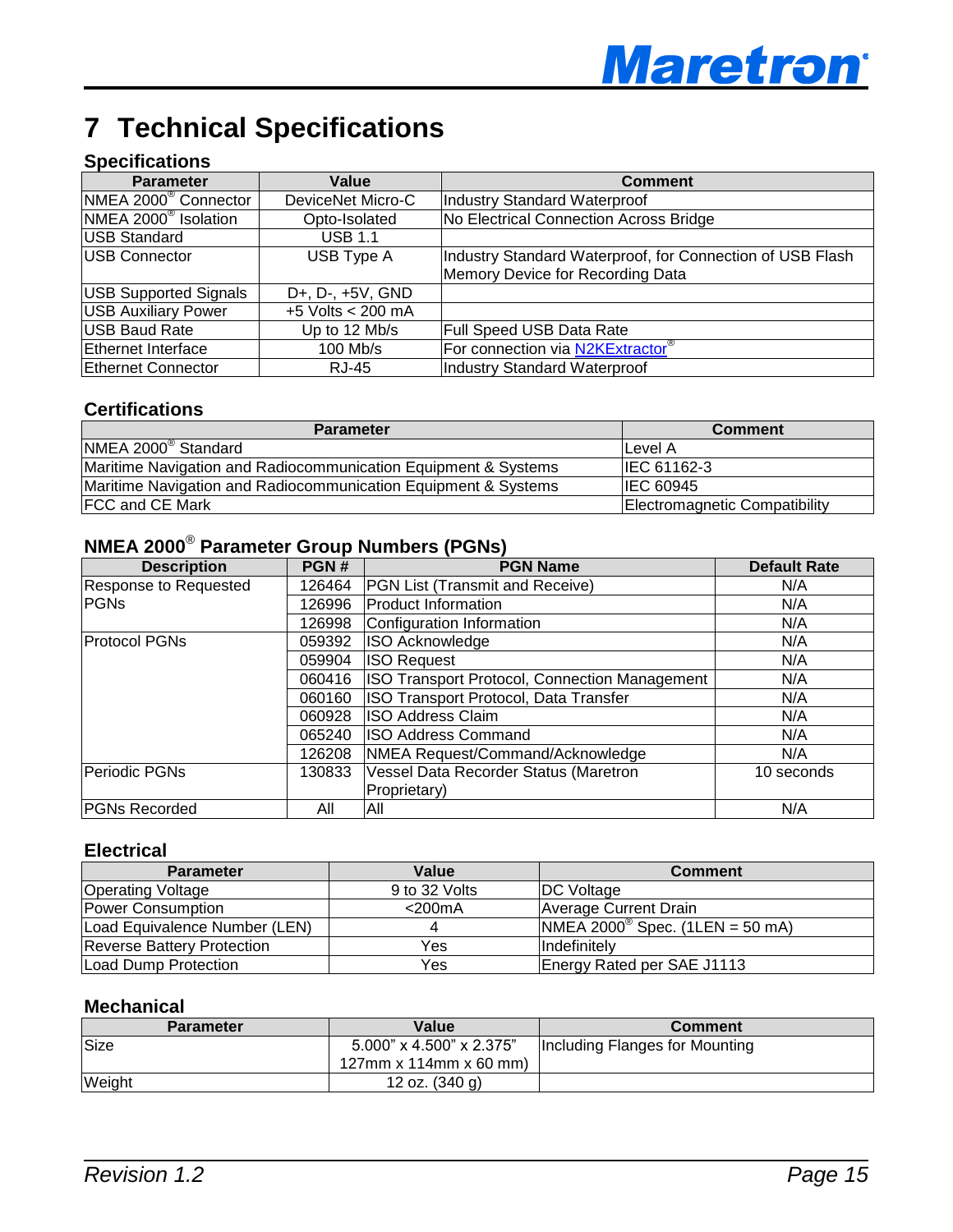#### **Environmental**

| <b>Parameter</b>             | Value                                                                  |
|------------------------------|------------------------------------------------------------------------|
| IEC 60945 Classification     | Exposed                                                                |
| Degree of Protection         | IP <sub>67</sub>                                                       |
| <b>Operating Temperature</b> | -25 $\mathrm{^{\circ}C}$ to 55 $\mathrm{^{\circ}C}$                    |
| Storage Temperature          | -40 $^{\circ}$ C to 70 $^{\circ}$ C                                    |
| <b>Relative Humidity</b>     | 93%RH @40° per IEC60945-8.2                                            |
| Vibration                    | 2-13.2Hz @ ±1mm, 13.2-100Hz @ 7m/s <sup>2</sup> per IEC 60945-8.7      |
| Rain and Spray               | 12.5mm Nozzle @ 100liters/min from 3m for 30min per IEC 60945-8.8      |
| Solar Radiation              | Ultraviolet B, A, Visible, and Infrared per IEC 60945-8.10             |
| Corrosion (Salt Mist)        | 4 times 7days @ 40°C, 95%RH after 2 hour Salt Spray Per IEC 60945-8.12 |
| Electromagnetic Immunity     | Conducted, Radiated, Supply, and ESD per IEC 60945-10                  |
| Safety Precautions           | Dangerous Voltage, Electromagnetic Radio Frequency per IEC 60945-12    |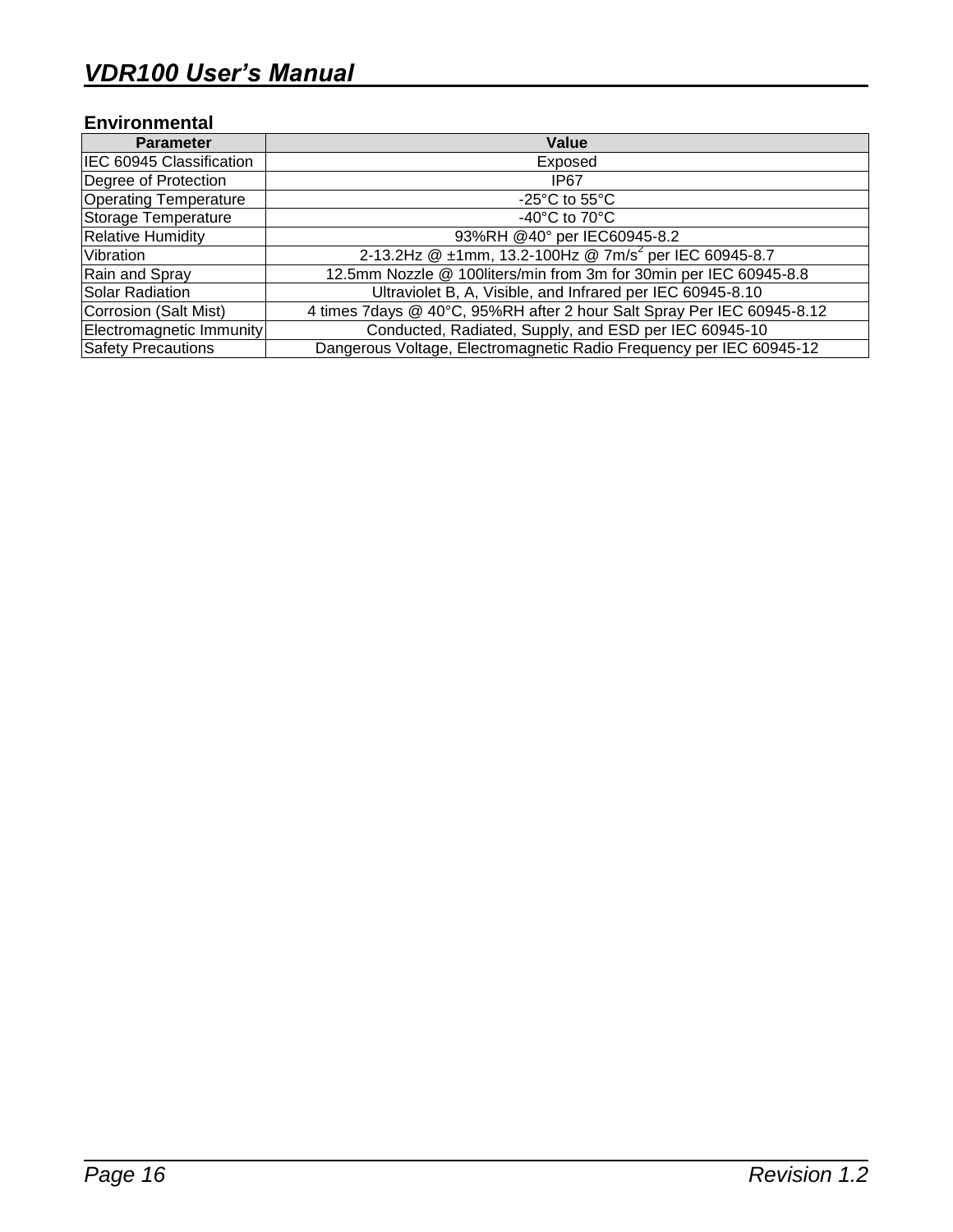

# <span id="page-20-0"></span>**8 Technical Support**

If you require technical support for Maretron products, you can reach us in any of the following ways:

Telephone: 1-866-550-9100 Fax: 1-602-861-1777 E-mail: [support@maretron.com](mailto:support@maretron.com) World Wide Web: [http://www.maretron.com](http://www.maretron.com/) Mail: Maretron, LLP Attn: Technical Support 9014 N. 23<sup>rd</sup> Ave Suite 10 Phoenix, AZ 85021 USA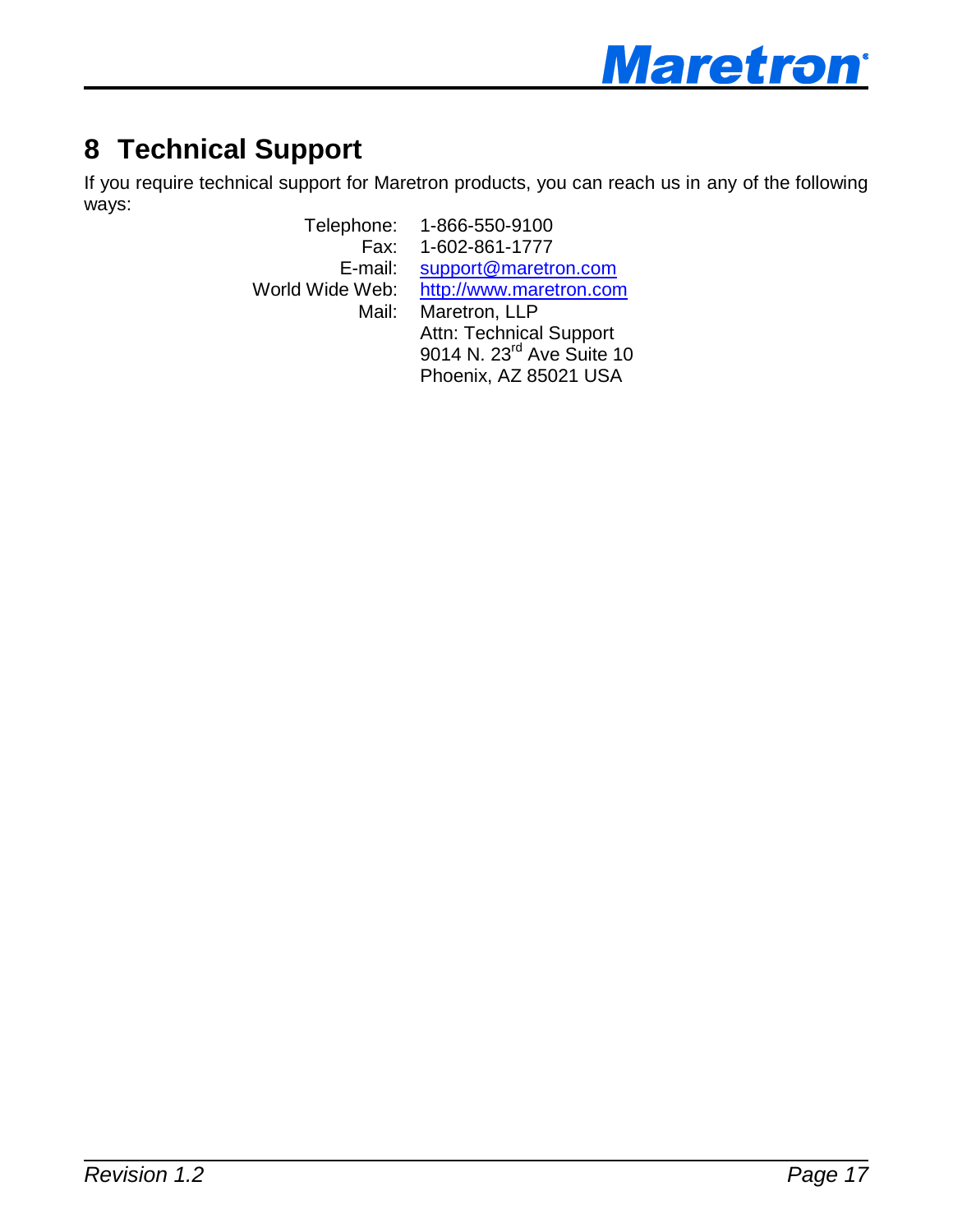# <span id="page-21-0"></span>**9 Installation Template**

Please check the dimensions before using the following diagram as a template for drilling the mounting holes because the printing process may have distorted the dimensions.



<span id="page-21-1"></span>*Figure 4 – Mounting Surface Template*